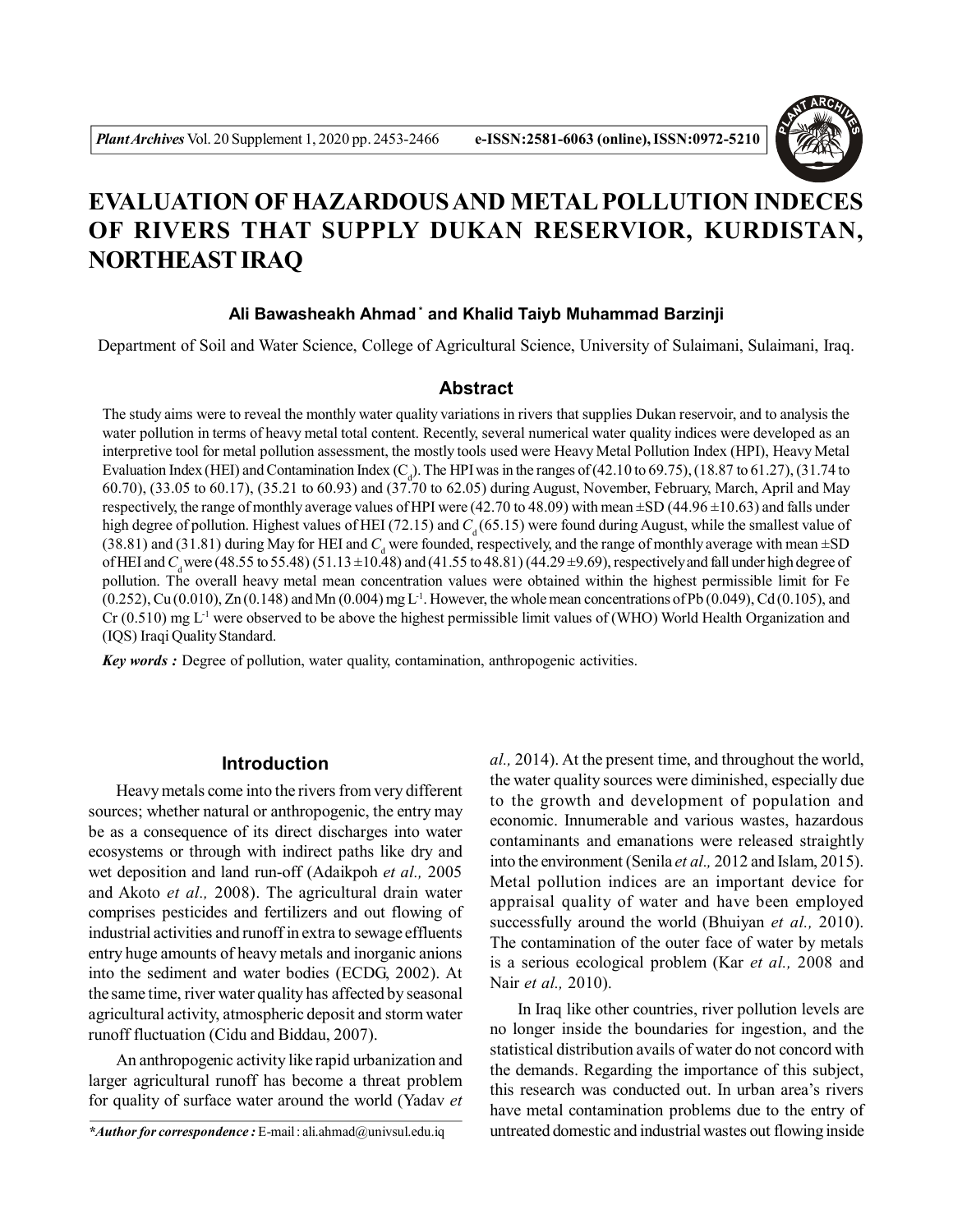the water bodies (Sekabira *et al.,* 2010). Heavy metals can enter river systems, principally from the point and non-point sources which add vast quantities of inorganic ions and heavy metals (Pandey and Singh, 2017). Heavy metals like Fe, Cu, Zn, Mn, and Cr are requisite keeps assorted biochemical and physiological single-valued function in living organisms, when they are in low concentrations, all the same, they get toxic when transcending certain threshold concentrations (Jaishankar *et al.,* 2014). Although nonessential metals are dangerous even at highly low concentration like Cd and Pb (Paul, 2012). Metal contamination evaluation in the rivers is important because the heavy metals threat aquatic life, human wellness and the environment due to their biomagnifications and perniciousness (Ahmed *et al.,* 2015 and Ali *et al.,* 2016).

# **Materials and Methods**

#### **Description of Study Site**

Iraqi Kurdistan region is a mountainous land locates, where Syria, Turkey and Iran meet. It has connected of high mountains like Taurus and Zagros mountains, which

schemes a pair of huge arch of about 3000 to 4000 meters elevation and includes an area of approximately 165 000 km<sup>2</sup> (Fig. 1). Kurdistan is bounded to the north by Taurus Mountain in Turkey, to the North West by Syrian, and to the southwest, and south by Hamreen mountain of Iraq (Maulood and Hinton, 1978a).

Dukan Lake is a large reservoir in the Iraqi Kurdistan region, covers an area of about 25000 hectare that is fed by some large and small rivers. The study area is situated between (36º 14' 31" to 35º 41' 03") north and (45º 32' 29" to 44º 36' 34") east. The elevation ranges between (412 to 868) meters over sea level and it is located to the south of Ranya town, about 60 kilometers northwest of Sulaimanyah city is located northern of Iraq, between latitude (35° 31' 26" to 35° 35' 37" N) and longitude (45° 28' 48" to 45° 22' 10" E). It covers all rivers and tributaries flow into the Dukan reservoir. Many tributaries enter the Dukan reservoir from its northwestern part of reservoir.

A series of shorter streams combine the Dukan reservoir in Ranya plain. The Qalachwalan River, which flows northward and joins the Lesser Zab River from



**Fig. 1:** Map of the studied area with the assignation of water sampling sites.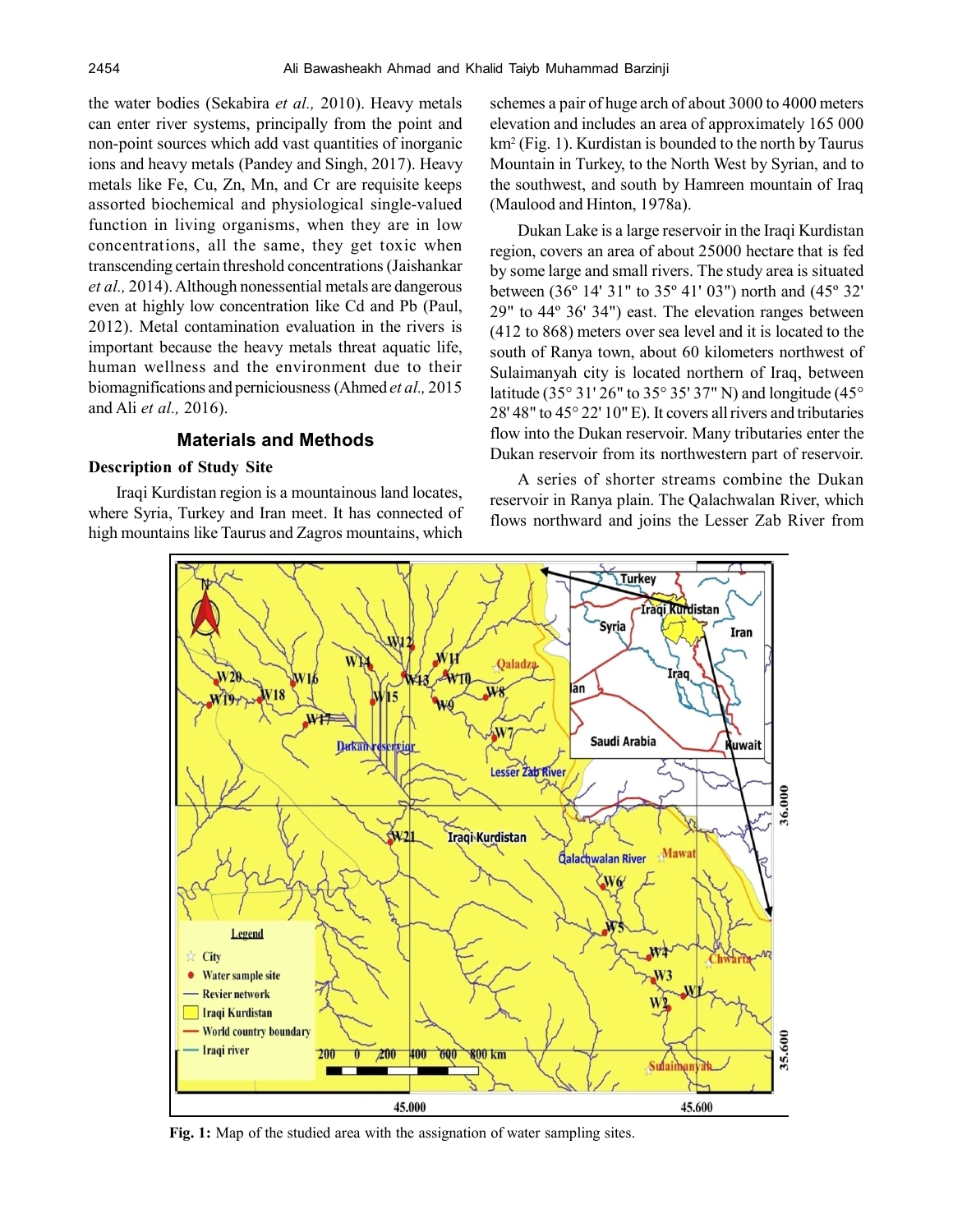| <b>Site</b>    | <b>Sampling sites</b> | <b>Elevation</b> | Latitude    | Longitude    |
|----------------|-----------------------|------------------|-------------|--------------|
| codes          |                       | (m)              |             |              |
| W1             | Joga-Sur              | 849              | 35°41'46"   | 045° 32' 29" |
| W <sub>2</sub> | Mawakan               | 868              | 35°41'03"   | 045°31'49"   |
| W3             | Shakha-Sur            | 836              | 35°42'49"   | 045° 30' 32" |
| W4             | Siwayl                | 832              | 35°45'04"   | 045° 29' 59" |
| W <sub>5</sub> | Kuna-Masi             | 792              | 35°47'32"   | 045° 24' 27" |
| W <sub>6</sub> | Qashan                | 736              | 35° 52' 02" | 045°24'14"   |
| W7             | Kawe                  | 537              | 36° 06' 37" | 045° 10' 36" |
| W8             | Hallsho               | 604              | 36° 10' 36" | 045° 09' 31" |
| W9             | Sndollan              | 501              | 36°10'21"   | 045° 03' 10" |
| W10            | Zharawa               | 501              | 36° 12' 59" | 045° 04' 28" |
| W11            | Dolabafra             | 523              | 36° 13' 55" | 045° 03' 12" |
| W12            | Doli-Shahidan         | 506              | 36°14'31"   | 044° 59' 56" |
| W13            | Darbany-Ranya         | 493              | 36°12'51"   | 044° 59' 14" |
| W14            | <b>Bosken</b>         | 514              | 36°13'35"   | 044° 55' 03" |
| W15            | Dukan-Lake            | 501              | 36° 10' 9"  | 044° 55' 20" |
| W16            | Qarani-Agha           | 506              | 36°11'56"   | 044°45'20"   |
| W17            | Khdran                | 540              | 36° 07' 56" | 044°46'54"   |
| W18            | Hizop                 | 531              | 36° 10' 19" | 044°41'10"   |
| W19            | Smaquli               | 625              | 36°10'09"   | 044° 37' 16" |
| W20            | Jali                  | 592              | 36°11'23"   | 044° 36' 34" |
| W21            | Qashqoli              | 412              | 35° 55' 31" | 044° 57' 42" |

**Table 1:** Details of sampling sites.

the Iranian-Iraqi border near an area called Du Choman (Two Rivers) and with tributaries enter the reservoir. The Qalachwalan River and its branches draw off areas around the cities of Penjwin, Chwarta and Mawat. Qalachwalan-Lesser Zab River moves straight numerous villages, towns, and agricultural regions where potential artificial pollution sources could impress its quality of water, in the fact of, the causes of natural pollution such as erosion, spring waters and weathering of outcrops. The area has a semi-arid climate and a mean yearly precipitation about (700 to 800) mm with the maximum of temperature in summer and a minimum temperature in winter and more than (85 %) of the yearly rainfall fall during the four months (February to May).

# **Data Collection and Analysis**

The water samples (W) were gathered for the duration of (August 2016 to May 2017) in six different months of the year from twenty one sites on the major streams and its tributaries that fed Dukan reservoir, which was shown in (Fig. 1) and (Table 1). Based on the land use pattern differences, including agricultural and residential areas, the sampling sites were selected. Sampling was separated into six field visits during Summer, Autumn, Winter, and Spring, the monthly sampling were chosen situated on the hydrological regime of the area was studied and it was affected by seasonal variations due to rainfall specimen.



**Fig. 2:** Monthly mean changes in the value of metals (mg  $L^{-1}$ ) over the duration of study.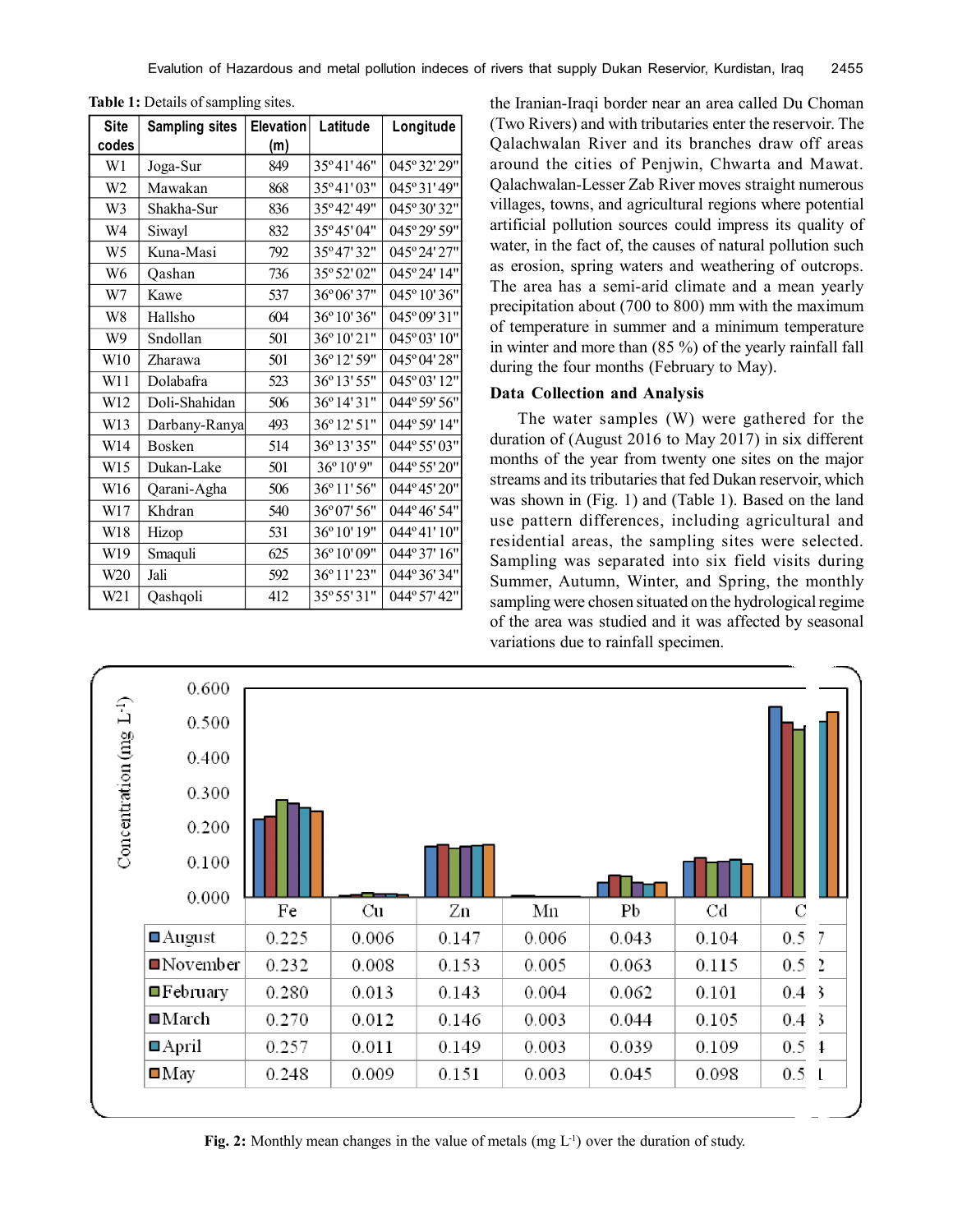![](_page_3_Figure_1.jpeg)

**Fig. 3:** Comparative studies of pollution evaluation indices.

**Table 2:** Monthly variation of HPI in studied sites over the duration of study.

| Site codes      |               |          | <b>Months</b> |              |       |       | Mean  | <b>±SD</b> |
|-----------------|---------------|----------|---------------|--------------|-------|-------|-------|------------|
|                 | <b>August</b> | November | February      | <b>March</b> | April | May   |       |            |
| W <sub>1</sub>  | 44.57         | 41.82    | 41.02         | 41.34        | 41.79 | 42.44 | 42.16 | 1.28       |
| W <sub>2</sub>  | 56.75         | 51.32    | 50.08         | 50.66        | 51.45 | 53.29 | 52.26 | 2.45       |
| W3              | 54.35         | 45.87    | 44.83         | 45.68        | 47.13 | 50.79 | 48.11 | 3.71       |
| W4              | 52.55         | 40.62    | 38.47         | 39.86        | 40.89 | 42.79 | 42.53 | 5.11       |
| W <sub>5</sub>  | 50.49         | 35.07    | 31.74         | 33.05        | 35.21 | 39.54 | 37.52 | 6.88       |
| W <sub>6</sub>  | 46.04         | 35.85    | 35.12         | 35.97        | 36.14 | 37.70 | 37.80 | 4.12       |
| W7              | 56.15         | 60.18    | 44.04         | 44.47        | 45.60 | 46.09 | 49.42 | 6.93       |
| W8              | No            | 43.76    | 42.88         | 43.64        | 44.05 | 44.87 | 36.53 | 17.91      |
| W9              | 42.79         | 39.36    | 38.29         | 39.46        | 39.91 | 40.52 | 40.05 | 1.53       |
| W10             | No            | 37.38    | 36.80         | 37.18        | 37.54 | 38.72 | 31.27 | 15.33      |
| W11             | 42.10         | No       | 38.21         | 38.65        | 39.41 | 40.02 | 33.06 | 16.25      |
| W12             | 53.37         | 48.74    | 47.28         | 47.99        | 49.25 | 50.57 | 49.53 | 2.19       |
| W13             | 63.92         | 57.41    | 55.78         | 54.88        | 53.91 | 55.78 | 56.95 | 3.61       |
| W14             | 69.75         | 61.27    | 60.70         | 60.17        | 60.93 | 62.05 | 62.48 | 3.62       |
| W15             | 57.45         | 18.87    | 42.98         | 44.95        | 46.19 | 51.73 | 43.70 | 13.25      |
| W16             | 52.94         | 60.49    | 32.74         | 35.76        | 39.09 | 45.82 | 44.47 | 10.70      |
| W17             | 51.58         | 44.77    | 43.46         | 44.21        | 44.99 | 46.65 | 45.94 | 2.96       |
| W18             | 52.42         | 42.04    | 39.18         | 41.31        | 43.08 | 45.49 | 43.92 | 4.65       |
| W19             | 52.93         | 43.44    | 42.09         | 42.76        | 44.38 | 45.99 | 45.26 | 4.00       |
| W <sub>20</sub> | 54.04         | 60.17    | 42.84         | 43.18        | 43.47 | 47.95 | 48.61 | 7.11       |
| W21             | 55.80         | 59.88    | 48.07         | 48.65        | 49.28 | 53.89 | 52.60 | 4.74       |
| Mean            | 48.09         | 44.21    | 42.70         | 43.52        | 44.46 | 46.80 | 44.96 |            |
| $\pm SD$        | 16.94         | 14.61    | 6.95          | 6.41         | 6.13  | 6.22  |       | 10.63      |

No: *No* flows *were recorded* at those times in the *rivers*.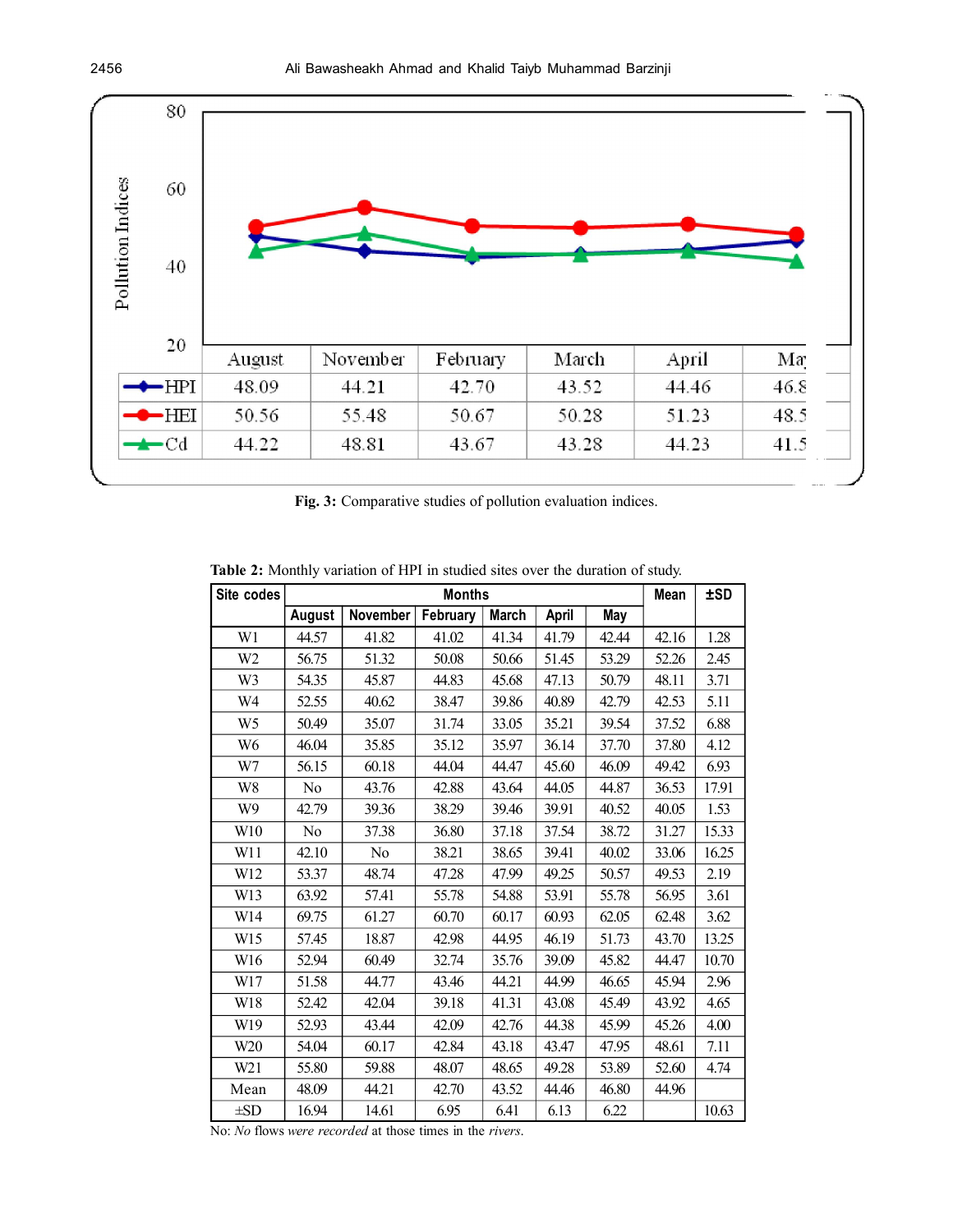| W1<br>$\overline{W2}$<br>$\overline{W}3$<br>W <sub>4</sub> | August<br>51.36<br>60.19<br>57.07<br>53.36 | November<br>55.72<br>61.17<br>57.01 | February<br>49.42<br>50.87 | <b>March</b><br>50.00 | April<br>48.65 | May<br>44.39 |       |       |
|------------------------------------------------------------|--------------------------------------------|-------------------------------------|----------------------------|-----------------------|----------------|--------------|-------|-------|
|                                                            |                                            |                                     |                            |                       |                |              |       |       |
|                                                            |                                            |                                     |                            |                       |                |              | 49.92 | 3.69  |
|                                                            |                                            |                                     |                            | 49.86                 | 53.05          | 46.36        | 53.58 | 5.91  |
|                                                            |                                            |                                     | 47.12                      | 47.13                 | 49.48          | 43.53        | 50.22 | 5.61  |
|                                                            |                                            | 56.34                               | 46.01                      | 47.25                 | 49.75          | 44.96        | 49.61 | 4.46  |
| $\overline{W5}$                                            | 53.88                                      | 52.95                               | 43.89                      | 44.76                 | 45.60          | 46.14        | 47.87 | 4.37  |
| W <sub>6</sub>                                             | 54.12                                      | 54.12                               | 48.64                      | 49.56                 | 50.79          | 48.67        | 50.98 | 2.55  |
| $\overline{W7}$                                            | 53.70                                      | 61.33                               | 50.06                      | 51.85                 | 51.78          | 47.86        | 52.76 | 4.64  |
| $\overline{W8}$                                            | N <sub>0</sub>                             | 53.33                               | 46.95                      | 45.91                 | 47.03          | 43.47        | 39.45 | 19.60 |
| $\overline{W}9$                                            | 54.97                                      | 60.37                               | 54.23                      | 51.24                 | 51.72          | 49.67        | 53.70 | 3.81  |
| W10                                                        | No                                         | 57.23                               | 52.74                      | 52.29                 | 52.46          | 49.71        | 44.07 | 21.73 |
| $\overline{W11}$                                           | 44.34                                      | $\overline{No}$                     | 42.54                      | 41.32                 | 42.26          | 38.81        | 34.88 | 17.18 |
| W12                                                        | 65.13                                      | 65.14                               | 55.99                      | 55.97                 | 56.81          | 54.83        | 58.98 | 4.81  |
| W13                                                        | 58.05                                      | 61.64                               | 55.73                      | 54.75                 | 54.44          | 54.52        | 56.52 | 2.85  |
| W14                                                        | 72.15                                      | 71.31                               | 70.05                      | 65.48                 | 65.88          | 64.46        | 68.22 | 3.33  |
| W15                                                        | 56.57                                      | 51.13                               | 51.23                      | 53.05                 | 53.42          | 50.47        | 52.64 | 2.24  |
| W16                                                        | 59.97                                      | 66.79                               | 50.27                      | 51.43                 | 54.13          | 53.24        | 55.97 | 6.27  |
| W17                                                        | 51.79                                      | 53.40                               | 49.92                      | 47.13                 | 47.61          | 46.22        | 49.35 | 2.84  |
| W18                                                        | 47.79                                      | 51.44                               | 43.82                      | 43.83                 | 45.30          | 41.43        | 45.60 | 3.54  |
| W19                                                        | 53.50                                      | 53.56                               | 48.71                      | 47.79                 | 48.72          | 47.58        | 49.98 | 2.79  |
| W20                                                        | 55.20                                      | 59.32                               | 49.18                      | 49.01                 | 50.32          | 47.79        | 51.80 | 4.50  |
| W21                                                        | 58.52                                      | 61.76                               | 56.68                      | 56.32                 | 56.56          | 55.32        | 57.53 | 2.32  |
| Mean                                                       | 50.56                                      | 55.48                               | 50.67                      | 50.28                 | 51.23          | 48.55        | 51.13 |       |
| $\pm SD$                                                   | 17.61                                      | 13.77                               | 6.45                       | 5.74                  | 5.35           | 6.09         |       | 10.48 |

**Table 3:** Monthly variation of HEI in studied sites over the period of study.

**Table 4:** Monthly variation of  $C_d$  in studied sites over the period of study.

| Site codes     |        |          | <b>Months</b> |              |       |       | Mean  | ±SD   |
|----------------|--------|----------|---------------|--------------|-------|-------|-------|-------|
|                | August | November | February      | <b>March</b> | April | May   |       |       |
| W1             | 44.36  | 48.72    | 42.42         | 43.00        | 41.65 | 37.39 | 42.92 | 3.69  |
| W <sub>2</sub> | 53.19  | 54.17    | 43.87         | 42.86        | 46.05 | 39.36 | 46.58 | 5.91  |
| W3             | 50.07  | 50.01    | 40.12         | 40.13        | 42.48 | 36.53 | 43.22 | 5.61  |
| W <sub>4</sub> | 46.36  | 49.34    | 39.01         | 40.25        | 42.75 | 37.96 | 42.61 | 4.46  |
| W <sub>5</sub> | 46.88  | 45.95    | 36.89         | 37.76        | 38.60 | 39.14 | 40.87 | 4.37  |
| W <sub>6</sub> | 47.12  | 47.12    | 41.64         | 42.56        | 43.79 | 41.67 | 43.98 | 2.55  |
| W7             | 46.70  | 54.33    | 43.06         | 44.85        | 44.78 | 40.86 | 45.76 | 4.64  |
| W <sub>8</sub> | No     | 46.33    | 39.95         | 38.91        | 40.03 | 36.47 | 33.61 | 16.79 |
| W9             | 47.97  | 53.37    | 47.23         | 44.24        | 44.72 | 42.67 | 46.70 | 3.81  |
| W10            | No     | 50.23    | 45.74         | 45.29        | 45.46 | 42.71 | 38.24 | 18.89 |
| W11            | 37.34  | No       | 35.54         | 34.32        | 35.26 | 31.81 | 29.05 | 14.34 |
| W12            | 58.13  | 58.14    | 48.99         | 48.97        | 49.81 | 47.83 | 51.98 | 4.81  |
| W13            | 51.05  | 54.64    | 48.73         | 47.75        | 47.44 | 47.52 | 49.52 | 2.85  |
| W14            | 65.15  | 64.31    | 63.05         | 58.48        | 58.88 | 57.46 | 61.22 | 3.33  |
| W15            | 49.57  | 44.13    | 44.23         | 46.05        | 46.42 | 43.47 | 45.64 | 2.24  |
| W16            | 52.97  | 59.79    | 43.27         | 44.43        | 47.13 | 46.24 | 48.97 | 6.27  |
| W17            | 44.79  | 46.40    | 42.92         | 40.13        | 40.61 | 39.22 | 42.35 | 2.84  |
| W18            | 40.79  | 44.44    | 36.82         | 36.83        | 38.30 | 34.43 | 38.60 | 3.54  |
| W19            | 46.50  | 46.56    | 41.71         | 40.79        | 41.72 | 40.58 | 42.98 | 2.79  |
| W20            | 48.20  | 52.32    | 42.18         | 42.01        | 43.32 | 40.79 | 44.80 | 4.50  |
| W21            | 51.52  | 54.76    | 49.68         | 49.32        | 49.56 | 48.32 | 50.53 | 2.32  |
| Mean           | 44.22  | 48.81    | 43.67         | 43.28        | 44.23 | 41.55 | 44.29 |       |
| $\pm SD$       | 15.68  | 12.42    | 6.45          | 5.74         | 5.35  | 6.09  |       | 9.69  |

The heavy metals were tested by using the analytical methodologies as per (APHA, 2005). The gathered water samples directly forwarded to the laboratory for doing analysis by placing in a cooler at 4 °C. The collected samples were filtered with Millipore filtration unit, filter paper (pore size  $0.45 \,\mathrm{\mu m}$ ) and to minimize adsorption and precipitation metals on the walls of the bottles the samples were preserved by correcting the pH below 2 with nitric acid as described the standard procedure. The heavy metals concentrations, iron (Fe), copper (Cu), zinc (Zn), manganese (Mn), lead (Pb), cadmium (Cd), and chromium (Cr) were determined using Inductively Coupled Plasma Optical Emission Spectrometer (ICP-OES) Optima 2100 DV Series (Perkin-Elmer). It comes with WinLab32 Software which optimizes the workflow and accuracy.

#### **Pollution Evaluation Indices**

In this study, three various pollution indices, *viz.* (HPI) heavy metal pollution index, (HEI) heavy metal evaluation index and  $(C_d)$ degree of contamination. The quality of water for drinking so well irrigation purposes were evaluated by using these indices. The HPI and HEI techniques equip a whole characteristic about the water with consider to heavy metals. On the other side, in the  $(C_d)$  method, by computing of the extent of pollution the quality of water was measured. Many researchers were used those indices successfully (Edet and Offiong, 2002, Prasad and Mondal, 2008, Zhang *et al.,* 2009, Giri *et al.,* 2010, Virha *et al.,* 2011, Kumar et al. 2012, Dý´az *et al.,* 2013, Tiwari *et al.,* 2014, Panigrahy *et al.,* 2015, Mohammad *et al.,* 2015 and Salam, 2016).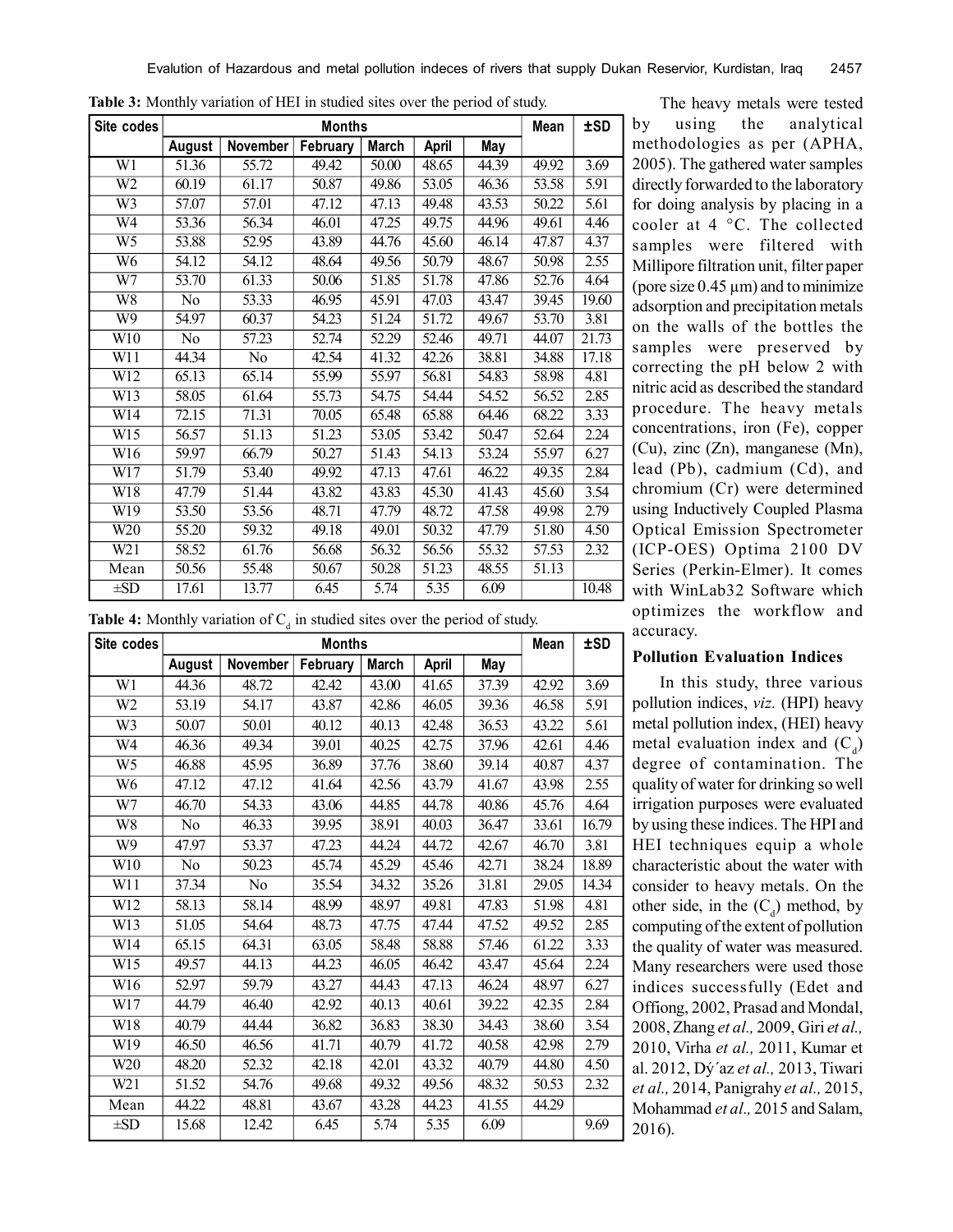| Index<br>method | Category  | Degree<br>of pollution | <b>Sources</b>              |
|-----------------|-----------|------------------------|-----------------------------|
| <b>HPI</b>      | 15        | Low                    | (Edet and Offiong, 2002;    |
|                 | $15 - 30$ | Medium                 | Giri and Singh, 2014)       |
|                 | >30       | High                   |                             |
| <b>HEI</b>      | < 10      | Low                    | (Edet and Offiong, 2002)    |
|                 | $10 - 20$ | Medium                 |                             |
|                 | >20       | High                   |                             |
| $C_{\rm d}$     | $\leq$ 1  | Low                    | (Edet and Offiong, 2002;    |
|                 | $1 - 3$   | Medium                 | Goher <i>et al.</i> , 2014) |
|                 | >3        | High                   |                             |

**Table 5:** Categories of metal indices and degree of pollution according to sources.

#### **Heavy Metal Pollution Index (HPI)**

HPI was developed by calculating a rating  $(W_i)$  for each picked parameter. The rating is value between (0 to 1) and its choice devolve on the importance of separate quality considerations or it can be defined as conversely comparable to the standard allowable rate (Reddy, 1995 and Mohan *et al.,* 1996). In calculating the HPI for the present water quality data, the standard allowable rate  $(S_i)$  and highest acceptable value  $(I_i)$  for any parameter were taken from the WHO and IQS. (Mohan *et al.,* 1996) determined the HPI by using the equation below (*Eq.1*):

$$
HPI = \sum_{i=1}^{n} \frac{WiQi}{Wi}
$$
 (Eq. 1)

Where  $Q_i$  is the sub-index of the i-th parameter.  $W_i$ is the unit rating of the i-th parameter and n is the amount of parameters studied. The sub-index  $(Q_i)$  is estimated by expression below (Eq.2):

$$
Qi = \sum_{i=1}^{n} \left[ \frac{Mi(-)Ii}{Si - Ii} \right] \cdot 100
$$
 (Eq. 2)

**Heavy Metal Evaluation Index (HEI)** Similar to HPI, HEI assigns an overall water quality based on (Edet and Offiong, 2002) with noticed to heavy metals and it is expressed as follow (Eq.3):

of the two values, ignoring the algebraic signal.

$$
HEI = \sum_{i=1}^{n} \frac{Hci}{Hmaci}
$$
 (Eq. 3)

Where,  $(M<sub>i</sub>)$  observed value of heavy metal,  $(I<sub>i</sub>)$  ideal and  $(S_i)$  standard values of the i-th parameter, respectively. The signal (-) evidences numerical variances

Where  $H_{ci}$  is the observed value of the i-th parameter and  $H_{\text{mset}}$  the maximum proper concentration of the i-th parameter.

# Degree of Contamination  $(C_d)$

 $C_d$  summarizes the compound effects or degree of contamination of several parameters considered potentially harmful to domestic water (Backman *et al.,* 1997).  $C_d$  is a sum of the contamination factors of the separate parameters that exceed their respective allowable values and calculated as follows (Eq.4 and Eq.5):

$$
Cd = \sum_{i=1}^{n} Cfi
$$
 (Eq. 4)

Where,

$$
Cfi = \frac{CAi}{CNi} - 1
$$
 (Eq. 5)

Where  $C_{fi}$ ,  $C_{Ai}$  and  $C_{Ni}$  depict contamination agent, analytical rate and over allowable concentration of the ith element, respectively (N indicates the 'normative value').

#### **Statistical analysis**

To test the differences and the correlation matrix

between sites and periods for studied heavy metals and indices, the XLSTAT software at 95% confidence level was used. All the studied data were statistically analyzed by (ANOVA) analysis of variance means were compared using Duncan's multiple comparisons tests.

#### **Results**

Seven heavy metals in river and tributaries were analyzed during six months, and have been used to calculate the HPI, HEI and  $C_d$  (Table 2, 3 and

**Table 6:** Correlation analysis of different metal concentration and indices values.

|                | <b>HPI</b> | HEI   | $C_d$ | Fe    | Cu    | Zn    | Mn    | Pb    | $_{\rm Cd}$ | Cr |
|----------------|------------|-------|-------|-------|-------|-------|-------|-------|-------------|----|
| <b>HPI</b>     |            |       |       |       |       |       |       |       |             |    |
| HEI            | 0.797      |       |       |       |       |       |       |       |             |    |
| $C_d$          | 0.789      | 0.997 | 1     |       |       |       |       |       |             |    |
| Fe             | 0.531      | 0.642 | 0.623 | 1     |       |       |       |       |             |    |
| Cu             | 0.135      | 0.195 | 0.172 | 0.348 | 1     |       |       |       |             |    |
| Zn             | 0.756      | 0.776 | 0.760 | 0.630 | 0.194 | 1     |       |       |             |    |
| Mn             | 0.424      | 0.410 | 0.435 | 0.348 | 0.020 | 0.445 | 1     |       |             |    |
| Pb             | 0.177      | 0.443 | 0.436 | 0.228 | 0.141 | 0.272 | 0.011 | 1     |             |    |
| C <sub>d</sub> | 0.702      | 0.970 | 0.971 | 0.617 | 0.176 | 0.723 | 0.407 | 0.286 | 1           |    |
| $\rm Cr$       | 1.000      | 0.794 | 0.786 | 0.521 | 0.132 | 0.753 | 0.421 | 0.176 | 0.698       | 1  |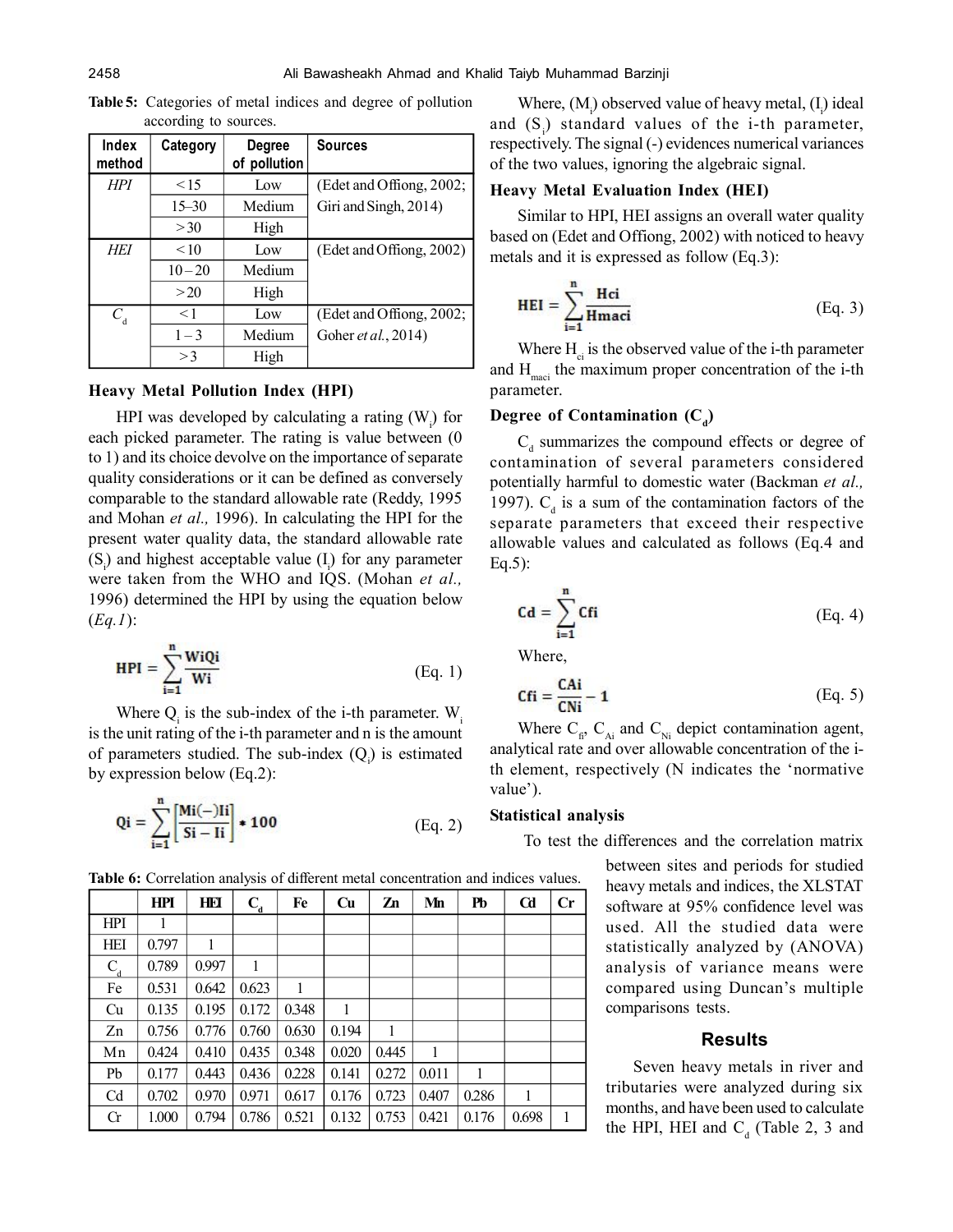| Site codes                 |        |                            | <b>Months</b> |              |       |       | Mean                                 | ±SD   |
|----------------------------|--------|----------------------------|---------------|--------------|-------|-------|--------------------------------------|-------|
|                            | August | November                   | February      | <b>March</b> | April | May   |                                      |       |
|                            |        |                            |               |              |       |       |                                      |       |
| W1                         | 0.231  | 0.241                      | 0.271         | 0.262        | 0.268 | 0.250 | 0.254                                | 0.016 |
| W <sub>2</sub>             | 0.227  | 0.213                      | 0.279         | 0.265        | 0.268 | 0.239 | 0.249                                | 0.026 |
| W3                         | 0.243  | 0.226                      | 0.266         | 0.259        | 0.244 | 0.247 | 0.248                                | 0.014 |
| W <sub>4</sub>             | 0.218  | 0.215                      | 0.225         | 0.222        | 0.218 | 0.211 | 0.218                                | 0.005 |
| W <sub>5</sub>             | 0.231  | 0.221                      | 0.249         | 0.251        | 0.242 | 0.234 | 0.238                                | 0.011 |
| W6                         | 0.226  | 0.219                      | 0.240         | 0.235        | 0.088 | 0.228 | 0.206                                | 0.058 |
| W7                         | 0.232  | 0.246                      | 0.297         | 0.295        | 0.295 | 0.247 | 0.269                                | 0.030 |
| W8                         | No     | 0.181                      | 0.213         | 0.206        | 0.194 | 0.175 | 0.162                                | 0.080 |
| W9                         | 0.318  | 0.305                      | 0.294         | 0.272        | 0.279 | 0.281 | 0.292                                | 0.018 |
| W10                        | No     | 0.314                      | 0.326         | 0.302        | 0.309 | 0.292 | 0.257                                | 0.127 |
| W11                        | 0.214  | No                         | 0.259         | 0.263        | 0.253 | 0.219 | 0.201                                | 0.101 |
| W12                        | 0.269  | 0.262                      | 0.339         | 0.347        | 0.329 | 0.300 | 0.308                                | 0.036 |
| W13                        | 0.243  | 0.251                      | 0.332         | 0.319        | 0.313 | 0.261 | 0.287                                | 0.039 |
| W14                        | 0.389  | 0.382                      | 0.336         | 0.303        | 0.292 | 0.326 | 0.338                                | 0.040 |
| W15                        | 0.196  | 0.212                      | 0.182         | 0.208        | 0.213 | 0.204 | 0.203                                | 0.012 |
| W16                        | 0.308  | 0.301                      | 0.335         | 0.253        | 0.264 | 0.313 | 0.296                                | 0.031 |
| W17                        | 0.211  | 0.203                      | 0.236         | 0.226        | 0.225 | 0.190 | 0.215                                | 0.017 |
| W18                        | 0.273  | 0.224                      | 0.337         | 0.321        | 0.296 | 0.286 | 0.290                                | 0.040 |
| W19                        | 0.234  | 0.228                      | 0.283         | 0.270        | 0.257 | 0.241 | 0.252                                | 0.022 |
| W <sub>20</sub>            | 0.259  | 0.242                      | 0.306         | 0.302        | 0.279 | 0.260 | 0.275                                | 0.026 |
| W21                        | 0.195  | 0.187                      | 0.270         | 0.294        | 0.268 | 0.198 | 0.235                                | 0.047 |
| Mean                       | 0.225  | 0.232                      | 0.280         | 0.270        | 0.257 | 0.248 | 0.252                                |       |
| $\pm SD$                   | 0.086  | 0.070                      | 0.045         | 0.038        | 0.051 | 0.041 |                                      | 0.061 |
| IQS (2009) Guideline value |        |                            |               |              |       |       | $0.3 \,\mathrm{mg}\, \mathrm{L}^{1}$ |       |
|                            |        | WHO (2018) Guideline value |               |              |       |       | None set                             |       |

**Table 7:** Monthly variation of Fe in water (mg  $L^{-1}$ ) in studied sites over the duration of study.

4). The result of the concentrations studied metals in the studied area such as Fe, Cu, Zn, Mn, Pb, Cd, and Cr with standard deviation  $(\pm SD)$ , mean, maximum, and the minimum values and compared with (IQS) and (WHO) guidelines have been shown in (Appendix: Table 7 to 13). The metal concentrations were different between sampling sites and months, except in the situation of Mn and Cu where differences in concentrations were not so large.

Generally the concentrations of metals were ranged (0.088 to 0.389), (0.002 to 0.016), (0.112 to 0.223), (0.001 to 0.067), (0.006 to 0.091), (0.074 to 0.153) and (0.211 to  $(0.790)$  mg  $L^{-1}$  for Fe, Cu, Zn, Mn, Pb, Cd and Cr respectively (Appendix: *Table 7* to *13*). The average monthly metal concentration values for whole studied months ranged with mean  $\pm$ SD were (0.225 to 0.280)  $(0.252 \pm 0.061)$ ,  $(0.006 \text{ to } 0.013)$   $(0.010 \pm 0.004)$ ,  $(0.143$ to 0.153) (0.148  $\pm$ 0.032), (0.003 to 0.006) (0.004  $\pm$ 0.009),  $(0.039 \text{ to } 0.063) (0.049 \pm 0.019), (0.098 \text{ to } 0.115) (0.105$   $\pm 0.023$ ) and (0.483 to 0.547) (0.510  $\pm 0.121$ ) mg L<sup>-1</sup> for Fe, Cu, Zn, Mn, Pb, Cd and Cr respectively as shown in (Fig. 2) and (Appendix: Table 7 to 13).

From the fig.2, it has been illustrated that the mean heavy metal concentrations such as Cu, Zn and Mn were well below the desirable standard limits of water for drinking in all sites around the duration of study (Appendix: *Table 8, 9* and *10*). However, at many sites, the mean Fe concentrations were upon the desirable standard limits of water for drinking around the duration of study (Appendix: Table 7). While the mean Pb, Cd and Cr concentrations were found more than the highest desirable limits of the mentioned standard guidelines at whole the studied sites (Appendix: Table 11, 12 and 13) and need steady checking to see malicious increases.

The metal pollution indices in all over the whole studied period were ranged from lowest to highest (18.87 to 69.75), (38.81 to 72.15) and (31.81 to 65.15) for (HPI,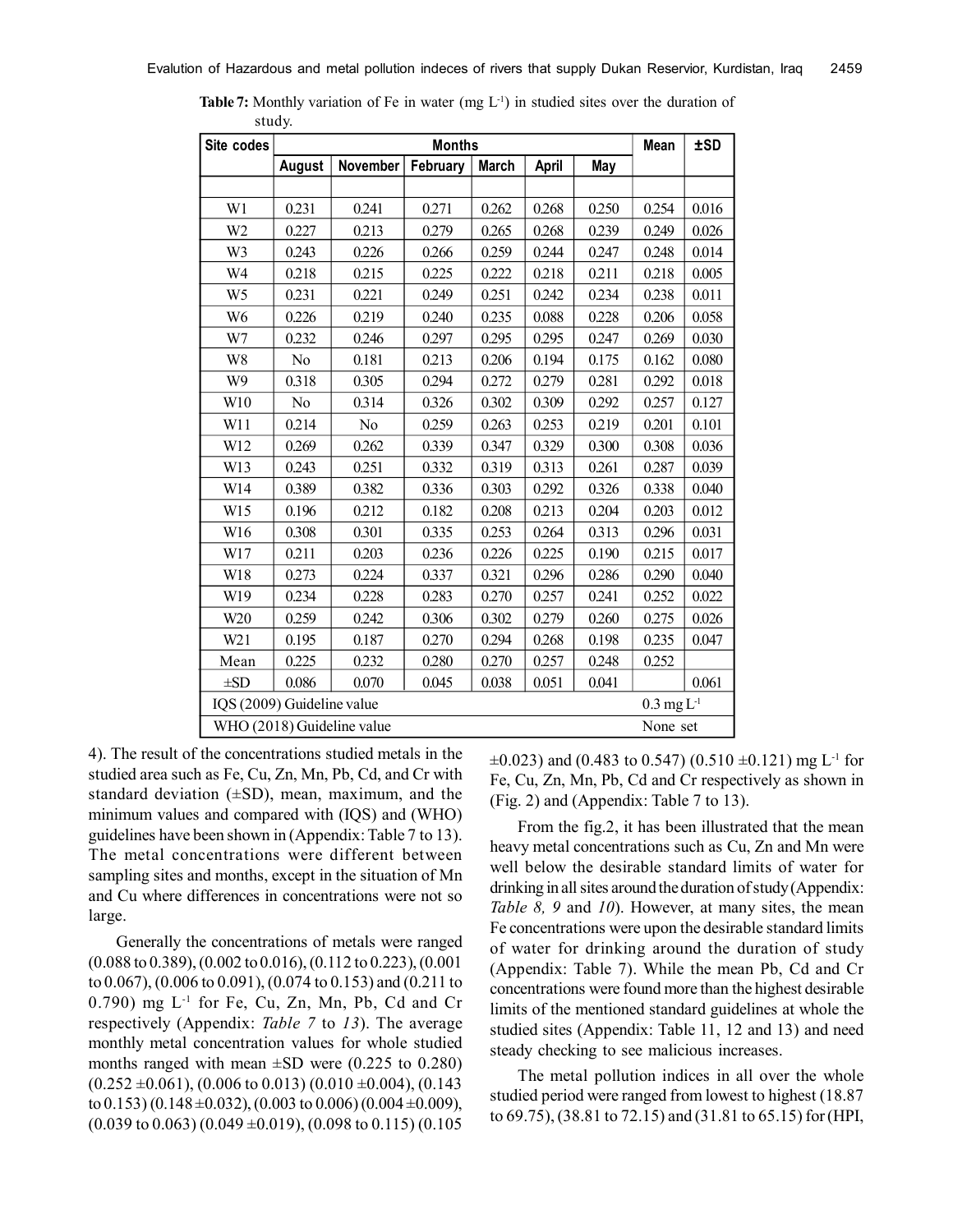| Site codes                 |        |                                                                         |          | Mean         | ±SD   |                 |       |       |
|----------------------------|--------|-------------------------------------------------------------------------|----------|--------------|-------|-----------------|-------|-------|
|                            | August | November                                                                | February | <b>March</b> | April | May             |       |       |
| W1                         | 0.009  | 0.008                                                                   | 0.013    | 0.011        | 0.010 | 0.009           | 0.010 | 0.002 |
| W <sub>2</sub>             | 0.004  | 0.007                                                                   | 0.013    | 0.011        | 0.011 | 0.009           | 0.009 | 0.003 |
| W3                         | 0.005  | 0.008                                                                   | 0.014    | 0.012        | 0.011 | 0.010           | 0.010 | 0.003 |
| W <sub>4</sub>             | 0.009  | 0.008                                                                   | 0.015    | 0.013        | 0.012 | 0.010           | 0.011 | 0.003 |
| W <sub>5</sub>             | 0.003  | 0.007                                                                   | 0.009    | 0.009        | 0.008 | 0.008           | 0.007 | 0.002 |
| W <sub>6</sub>             | 0.002  | 0.008                                                                   | 0.012    | 0.011        | 0.011 | 0.009           | 0.009 | 0.004 |
| W7                         | 0.007  | 0.011                                                                   | 0.014    | 0.012        | 0.010 | 0.008           | 0.010 | 0.003 |
| W8                         | No     | 0.008                                                                   | 0.012    | 0.011        | 0.009 | 0.008           | 0.008 | 0.004 |
| W9                         | 0.007  | 0.009                                                                   | 0.013    | 0.011        | 0.009 | 0.006           | 0.009 | 0.003 |
| W10                        | No     | 0.009                                                                   | 0.013    | 0.012        | 0.012 | 0.010           | 0.009 | 0.005 |
| W11                        | 0.007  | No                                                                      | 0.013    | 0.011        | 0.010 | 0.008           | 0.008 | 0.005 |
| W12                        | 0.005  | 0.011                                                                   | 0.014    | 0.012        | 0.010 | 0.007           | 0.010 | 0.003 |
| W13                        | 0.010  | 0.010                                                                   | 0.015    | 0.013        | 0.012 | 0.007           | 0.011 | 0.003 |
| W14                        | 0.007  | 0.008                                                                   | 0.016    | 0.014        | 0.012 | 0.008           | 0.011 | 0.004 |
| W15                        | 0.009  | 0.010                                                                   | 0.013    | 0.012        | 0.011 | 0.008           | 0.011 | 0.002 |
| W16                        | 0.006  | 0.009                                                                   | 0.014    | 0.012        | 0.011 | 0.009           | 0.010 | 0.003 |
| W17                        | 0.009  | 0.008                                                                   | 0.014    | 0.012        | 0.010 | 0.008           | 0.010 | 0.002 |
| W18                        | 0.006  | 0.010                                                                   | 0.013    | 0.013        | 0.012 | 0.010           | 0.011 | 0.003 |
| W19                        | 0.006  | 0.009                                                                   | 0.014    | 0.012        | 0.011 | 0.009           | 0.010 | 0.003 |
| W20                        | 0.005  | 0.007                                                                   | 0.014    | 0.014        | 0.013 | 0.010           | 0.011 | 0.004 |
| W21                        | 0.009  | 0.010                                                                   | 0.014    | 0.013        | 0.012 | 0.009           | 0.011 | 0.002 |
| Mean                       | 0.006  | 0.008                                                                   | 0.013    | 0.012        | 0.011 | 0.009           | 0.010 |       |
| $\pm SD$                   | 0.004  | 0.004                                                                   | 0.004    | 0.004        | 0.004 | 0.003           |       | 0.004 |
|                            |        | IQS (2009) Guideline value<br>$1~\mathrm{mg}~\mathrm{L}^{_\mathrm{-1}}$ |          |              |       |                 |       |       |
| WHO (2018) Guideline value |        |                                                                         |          |              |       | $2$ mg $L^{-1}$ |       |       |

**Table 8:** Monthly variation of Cu in water (mg  $L<sup>1</sup>$ ) in studied sites over the duration of study.

HEI and  $C_d$ ) have portrayed in (Table 2, 3 and 4) respectively. While the average monthly metal pollution indices value for whole studied months were ranged with mean  $\pm$ SD (42.70 to 48.09) (44.96  $\pm$ 10.63), (48.55 to 55.48) (51.13  $\pm$ 10.48) and (41.55 to 48.81) (44.29  $\pm$ 9.69) for (HPI, HEI and  $C_d$ ) respectively as schemed in (Fig.3) and (Table 2, 3 and 4).

The highest HPI value 69.75 was observed at sampling site (W14-Bosken) during August, and the lowest value 18.87 was recorded at sampling site (W15-Dukan-Lake) during February, as shown in (Table 2). The highest concentrations for metals were measured in sampling site (W14-Bosken), which implies the highest value for HPI. The result of indices showed that the HPI for all the sites were under the critical restriction of 100 expected water for drinking by (Prasad and Singita, 2008; Prasad and Mondal, 2008). The level of contamination is undesirable above this value. The HPI calculated with mean concentration values of whole metals, in addition to whole sampling sites is 44.96, which is also well below the critical threshold value of 100, the whole quality of water in respect to metals downfall in the high class (HPI > 30) (*Table 5*).

The HEI used for a better realizing of pollution indices. The highest HEI value 72.15 was observed at sampling site (W14-Bosken) and the lowest value 38.81 was recorded at sampling site (W11-Dolabafra), (Table 3). The mean HEI value was 51.13 of all metals. By following the method of (Edet and Offiong, 2002), the criteria expected HEI for the samples are as: low, medium and high. The current level of HEI exhibits that the quality of water downfalls into high region of pollution (HEI  $>$  20) as shown in (Table 5).

The  $C_d$  was used by (Al-Ami *et al.*, 1987) as a reference to estimate the degree of metal pollution.  $C_d$ may be categorized into three groups. According to  $C_d$ the highest value 65.15 was obtained at sampling site (W14-Bosken), while the lowest  $C_d$  value 31.81 was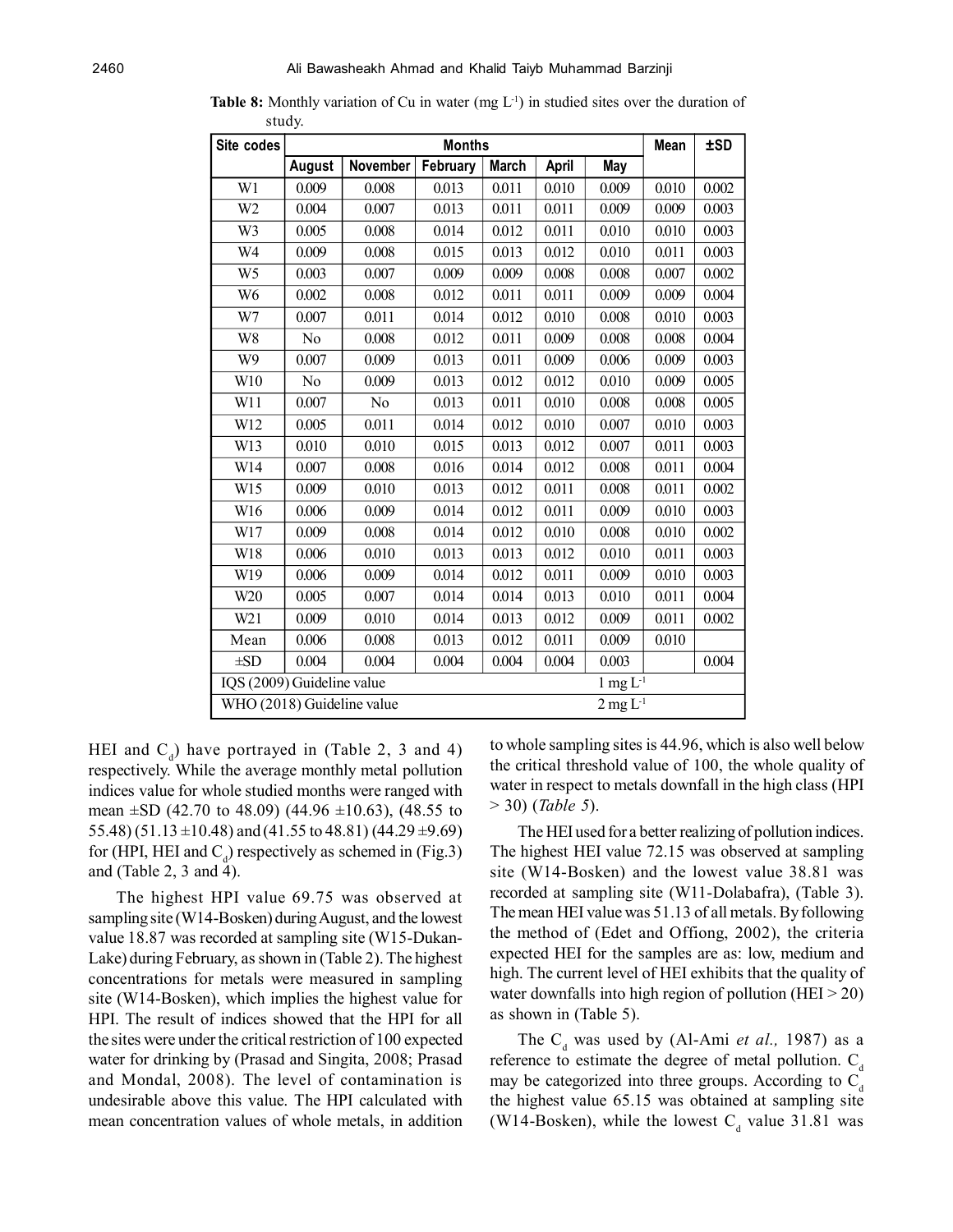| Site codes           |                     |                |                  | Mean         | ±SD   |       |       |       |
|----------------------|---------------------|----------------|------------------|--------------|-------|-------|-------|-------|
|                      | August              | November       | February         | <b>March</b> | April | May   |       |       |
| W1                   | 0.143               | 0.148          | 0.125            | 0.127        | 0.131 | 0.134 | 0.135 | 0.009 |
| W2                   | 0.179               | 0.182          | 0.162            | 0.163        | 0.167 | 0.169 | 0.170 | 0.008 |
| W3                   | 0.148               | 0.157          | 0.132            | 0.137        | 0.139 | 0.141 | 0.142 | 0.009 |
| W4                   | 0.155               | 0.156          | 0.136            | 0.138        | 0.139 | 0.144 | 0.145 | 0.009 |
| W <sub>5</sub>       | 0.134               | 0.144          | 0.112            | 0.117        | 0.120 | 0.123 | 0.125 | 0.012 |
| W <sub>6</sub>       | 0.146               | 0.146          | 0.131            | 0.135        | 0.136 | 0.138 | 0.139 | 0.006 |
| W7                   | 0.164               | 0.161          | 0.148            | 0.152        | 0.156 | 0.157 | 0.156 | 0.006 |
| W8                   | N <sub>0</sub>      | 0.126          | 0.117            | 0.119        | 0.122 | 0.125 | 0.102 | 0.050 |
| W9                   | 0.173               | 0.171          | 0.154            | 0.157        | 0.159 | 0.162 | 0.163 | 0.008 |
| W10                  | No                  | 0.137          | 0.126            | 0.129        | 0.132 | 0.135 | 0.110 | 0.054 |
| W11                  | 0.150               | N <sub>0</sub> | 0.131            | 0.134        | 0.137 | 0.139 | 0.115 | 0.057 |
| W12                  | 0.161               | 0.157          | 0.143            | 0.147        | 0.149 | 0.152 | 0.152 | 0.007 |
| W13                  | 0.154               | 0.154          | 0.139            | 0.142        | 0.144 | 0.146 | 0.147 | 0.006 |
| W14                  | 0.223               | 0.220          | 0.207            | 0.209        | 0.211 | 0.213 | 0.214 | 0.006 |
| W15                  | 0.156               | 0.152          | 0.139            | 0.141        | 0.143 | 0.146 | 0.146 | 0.007 |
| W16                  | 0.150               | 0.150          | 0.136            | 0.141        | 0.143 | 0.144 | 0.144 | 0.005 |
| W17                  | 0.165               | 0.163          | 0.151            | 0.153        | 0.158 | 0.157 | 0.158 | 0.005 |
| W18                  | 0.171               | 0.174          | 0.155            | 0.158        | 0.161 | 0.164 | 0.164 | 0.007 |
| W <sub>19</sub>      | 0.169               | 0.172          | 0.145            | 0.149        | 0.153 | 0.159 | 0.158 | 0.011 |
| W <sub>20</sub>      | 0.196               | 0.200          | 0.174            | 0.178        | 0.181 | 0.185 | 0.186 | 0.010 |
| W21                  | 0.151               | 0.148          | 0.134            | 0.137        | 0.140 | 0.141 | 0.142 | 0.006 |
| Mean                 | 0.147               | 0.153          | 0.143            | 0.146        | 0.149 | 0.151 | 0.148 |       |
| $\pm SD$<br>0.000000 | 0.052<br>$2.1 - 12$ | 0.041          | 0.022<br>$T = 1$ | 0.022        | 0.022 | 0.022 |       | 0.032 |

**Table 9:** Monthly variation of Zn in water (mg L<sup>-1</sup>) in studied sites over the duration of study.

 $IQS (2009)$  Guideline value 3 mg L<sup>-1</sup> WHO (2018) Guideline value None set

obtained at sampling site (W11-Dolabafra) as shown in (Table 4). The studied region was found to have high degree of contamination, as the  $C_d$  average value 44.29 indicates of all metals. The results of indices showed that the value of  $C_d$  beat 3, recommending that water is extremely polluted depending on (Table 5).

In order to distinguish the main contributing parameters to the pollution indices, a correlation was carried out between pollution indices and heavy metal parameters as shown in (Table 6). This suggests that Fe, Zn, Cd, and Cr were the key contributing parameters. HPI, HEI and  $C_d$  show high positive correlations with Fe (0.531, 0.642, and 0.623), Zn (0.756, 0.776, and 0.760), Cd (0.702, 0.970, and 0.971) and Cr (1.000, 0.794, and 0.786). Further, HPI shows low correlation with Cu (0.135) and Pb (0.177). The correlation between HEI and  $C_d$  is very high (0.997) and their results demonstrated similar trends at different sampling sites (Fig. 3). However, HPI is high correlated with HEI (0.797) and with  $C_d$  (0.789). Thus, positive relationships between metal concentrations can be observed, such as Zn/ Fe, Cd/Fe, Cd/Zn, and, Cr/Fe, Cr/Zn, and Cr/Cd.

#### **Discussion**

Heavy metals are commonly present at lowly concentrations in aquatic habitats however their concentrations may be raised due to anthropogenic stimulus like wastes from municipal, application of fertilizer and pesticides, and industrial effluents (Ntakirutimana *et al.,* 2013). The numerous anthropogenic actions duplicated with land-use shape around these sites must have co-operated to the pollution situation of Pb, Cr and Cd in the study area. The metal loads especially (Pb, Cr and Cd) could also increase due to run-offs into these sites because (Karouna-Renier and Sparling, 2001) have reputed that run-offs away from developed/built-up can bring up metal concentrations in water bodies.

The low of heavy metal concentrations in the surface water may be through dilution, adsorption, and precipitation. However, at many sites, the mean Fe concentrations were upon the desirable limits for drinking water. While the mean Pb, Cd and Cr concentrations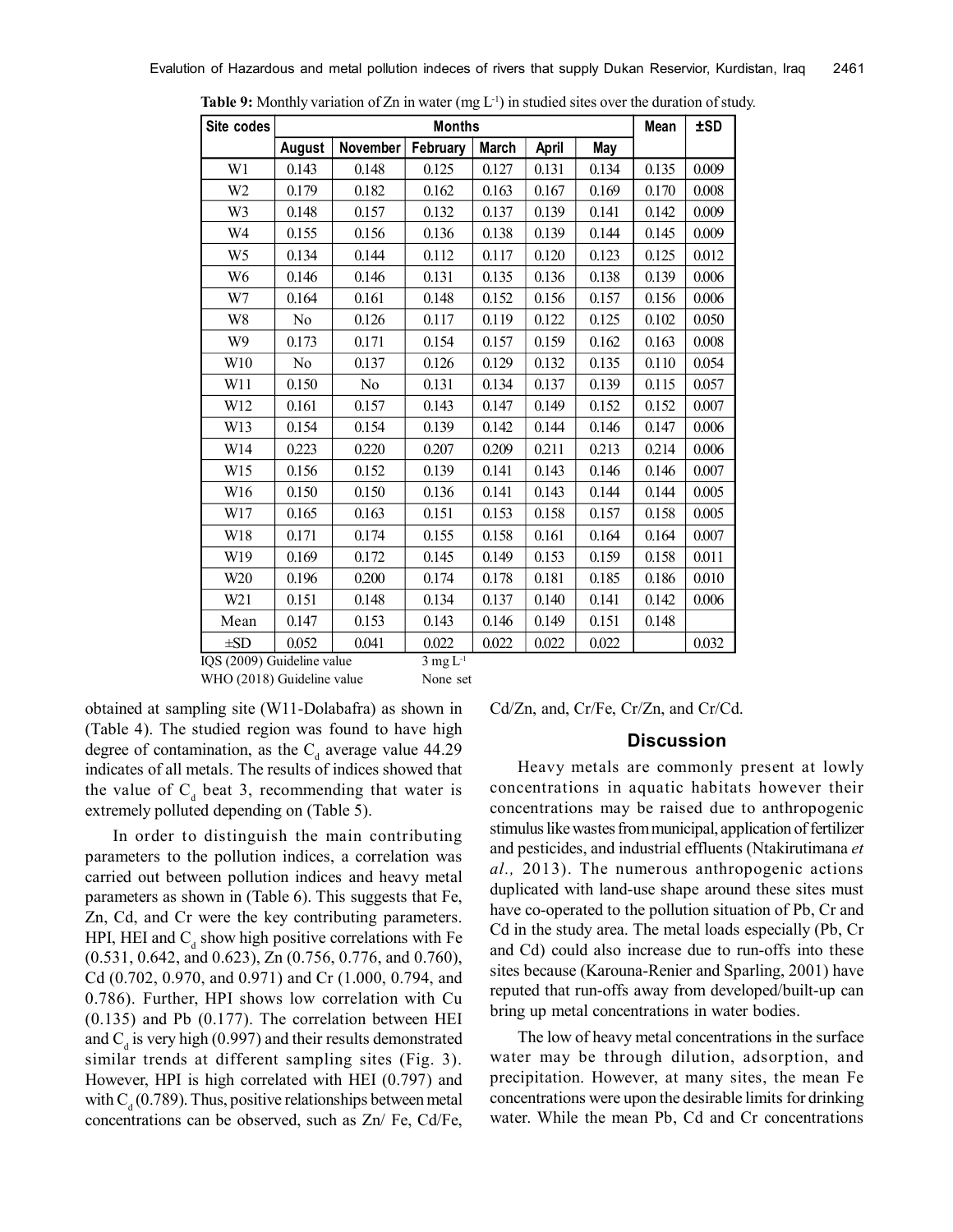| Site codes      |        |          | <b>Months</b> |              |                    |       | Mean  | ±SD   |
|-----------------|--------|----------|---------------|--------------|--------------------|-------|-------|-------|
|                 | August | November | February      | <b>March</b> | April              | May   |       |       |
| W <sub>1</sub>  | 0.002  | 0.002    | 0.001         | 0.001        | 0.001              | 0.001 | 0.001 | 0.001 |
| W <sub>2</sub>  | 0.004  | 0.002    | 0.002         | 0.002        | 0.002              | 0.002 | 0.002 | 0.001 |
| W3              | 0.002  | 0.002    | 0.001         | 0.001        | 0.001              | 0.001 | 0.001 | 0.001 |
| W4              | 0.003  | 0.002    | 0.003         | 0.002        | 0.002              | 0.002 | 0.002 | 0.001 |
| W <sub>5</sub>  | 0.001  | 0.002    | 0.002         | 0.002        | 0.002              | 0.001 | 0.002 | 0.001 |
| W <sub>6</sub>  | 0.003  | 0.002    | 0.002         | 0.002        | 0.002              | 0.002 | 0.002 | 0.000 |
| W7              | 0.003  | 0.002    | 0.003         | 0.002        | 0.003              | 0.002 | 0.003 | 0.001 |
| W8              | No     | 0.001    | 0.002         | 0.001        | 0.001              | 0.001 | 0.001 | 0.001 |
| W <sub>9</sub>  | 0.004  | 0.002    | 0.003         | 0.002        | 0.001              | 0.001 | 0.002 | 0.001 |
| W10             | No     | 0.001    | 0.002         | 0.001        | 0.001              | 0.001 | 0.001 | 0.001 |
| W11             | 0.001  | No       | 0.002         | 0.001        | 0.001              | 0.001 | 0.001 | 0.001 |
| W12             | 0.003  | 0.002    | 0.005         | 0.002        | 0.002              | 0.002 | 0.003 | 0.001 |
| W13             | 0.006  | 0.004    | 0.006         | 0.006        | 0.005              | 0.002 | 0.005 | 0.002 |
| W14             | 0.067  | 0.052    | 0.033         | 0.023        | 0.021              | 0.018 | 0.036 | 0.020 |
| W15             | 0.004  | 0.002    | 0.004         | 0.002        | 0.003              | 0.003 | 0.003 | 0.001 |
| W16             | 0.004  | 0.003    | 0.005         | 0.003        | 0.003              | 0.003 | 0.004 | 0.001 |
| W17             | 0.005  | 0.004    | 0.002         | 0.002        | 0.001              | 0.001 | 0.003 | 0.002 |
| W18             | 0.005  | 0.004    | 0.003         | 0.002        | 0.002              | 0.002 | 0.003 | 0.001 |
| W19             | 0.002  | 0.002    | 0.003         | 0.002        | $\overline{0.002}$ | 0.002 | 0.002 | 0.000 |
| W <sub>20</sub> | 0.006  | 0.003    | 0.002         | 0.002        | 0.001              | 0.001 | 0.003 | 0.002 |
| W21             | 0.007  | 0.016    | 0.005         | 0.006        | 0.007              | 0.006 | 0.008 | 0.004 |
| Mean            | 0.006  | 0.005    | 0.004         | 0.003        | 0.003              | 0.003 | 0.004 |       |
| $\pm SD$        | 0.014  | 0.011    | 0.007         | 0.005        | 0.005              | 0.004 |       | 0.009 |

**Table 10:** Monthly variation of Mn in water (mg L<sup>-1</sup>) in studied sites over the duration of study.

 $\overline{IQS(2009)}$  Guideline value 0.1 mg L<sup>-1</sup>

WHO (2018) Guideline value No value established in the fourth edition, previously 0.4 mg L-1

have been found over than the highest desirable limits because of anthropogenic input. Those high values of some metal could be a suitable symbol of geological compound of rocks and earth influence.

In general, the level of Fe was higher throughout the long rain period across all sites. The highest amount of Fe during August at sampling site (W14-Bosken) this may be attributed to the high evaporation and intense anthropogenic activities (agriculture and high degree of human activities) in summer (Olias *et al.,* 2004), while the smallest rate was recorded in April at sampling site (W6-Qashan). The diluting effect owing to heavy rainfall therefore of rainy season resulted in the sequential reduction of Fe concentration and later on dilutes the river pollutants. The low rates of Cu denote that there is no important source of pollution. The apply of phosphate fertilizers is known to increase Cu levels in rivers from runoffs. The source of high concentration of Mn may be because of agricultural actions taking place in the area with the main source from organic fertilizers. The abnormal concentration of the Pb might be for the increase

amount of agricultural, untreated domestic and urban wastewaters (Yilmaz and Sadikoglu, 2011) discharged into the water nearby the study area that can pose a hazard to humans which depends on water for drinking and household goals as it can cause cancer. The Cd concentrations stay at fairly high levels in the area due to excess enters of contaminated waters that drain from the dumps (Nnabo, 2015).

It was found which the metal concentrations at site (W14-Bosken) situated downstream of the general wastewater were higher than concentrations measured at other sites. This was due to the exposure of site (W14) to the various sorts of pollution such as sewage, animal waste and chemicals used in agricultural, because this site was placed close to populous areas. The highest concentrations for metals were measured in sample site (W14-Bosken), which implies the highest value for HPI, HEI and  $C_d$ . The maximum mean rate of HEI and  $C_d$ was obtained in November while the maximum average value of HPI was in August. However, the HEI and  $C_d$ show similar curves at the most sampling sites. It can be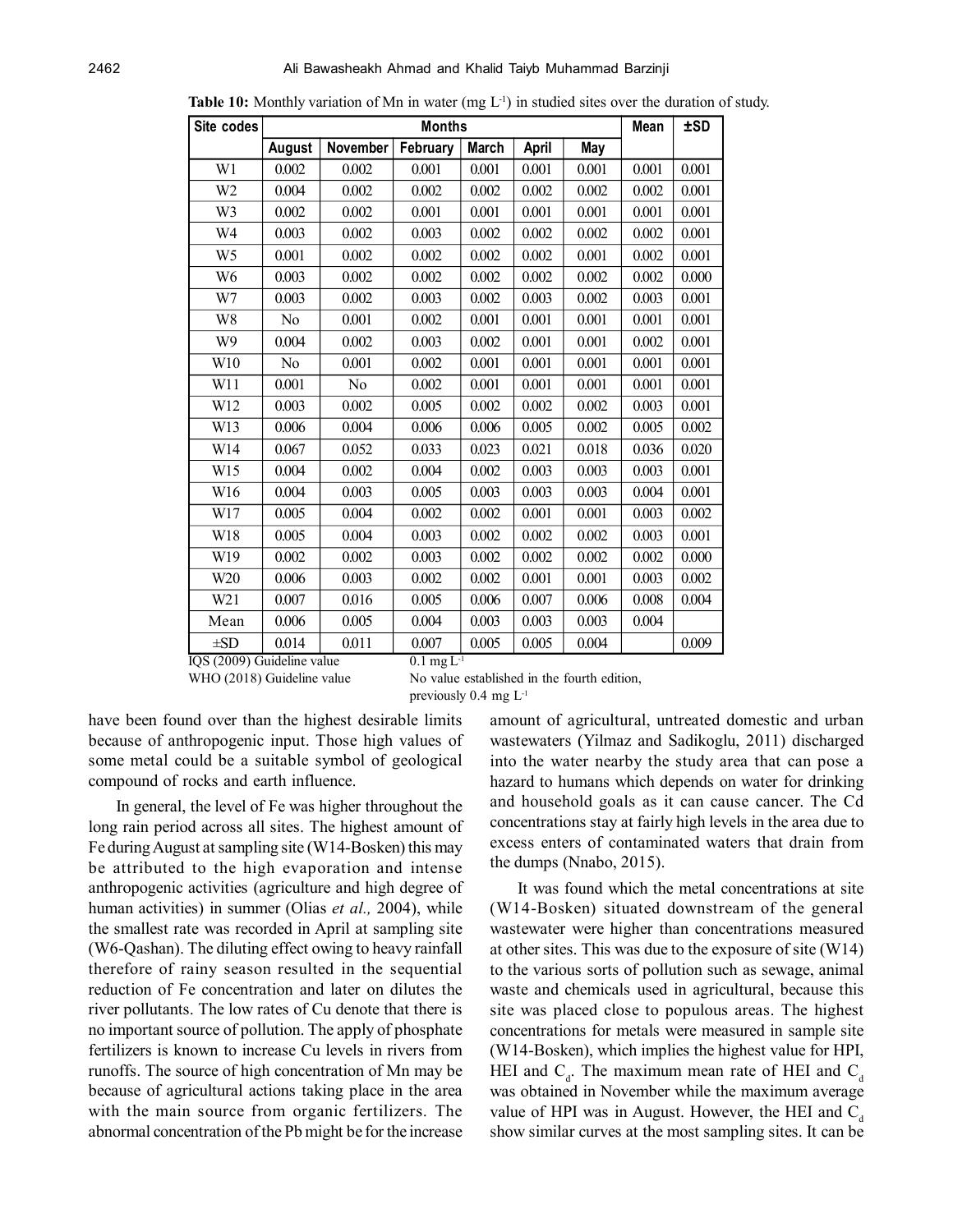| Site codes      |                |          | <b>Months</b> |              |       |       | Mean  | ±SD   |
|-----------------|----------------|----------|---------------|--------------|-------|-------|-------|-------|
|                 | <b>August</b>  | November | February      | <b>March</b> | April | May   |       |       |
| W1              | 0.031          | 0.064    | 0.062         | 0.054        | 0.026 | 0.019 | 0.043 | 0.020 |
| W <sub>2</sub>  | 0.078          | 0.084    | 0.072         | 0.051        | 0.041 | 0.044 | 0.062 | 0.019 |
| W3              | 0.072          | 0.068    | 0.057         | 0.042        | 0.036 | 0.028 | 0.051 | 0.018 |
| W4              | 0.043          | 0.077    | 0.055         | 0.051        | 0.047 | 0.055 | 0.055 | 0.012 |
| W <sub>5</sub>  | 0.076          | 0.079    | 0.072         | 0.061        | 0.058 | 0.087 | 0.072 | 0.011 |
| W6              | 0.052          | 0.069    | 0.062         | 0.056        | 0.062 | 0.070 | 0.062 | 0.007 |
| W7              | 0.021          | 0.071    | 0.054         | 0.051        | 0.041 | 0.052 | 0.048 | 0.017 |
| W8              | No             | 0.064    | 0.048         | 0.026        | 0.020 | 0.023 | 0.030 | 0.023 |
| W9              | 0.052          | 0.091    | 0.079         | 0.037        | 0.034 | 0.042 | 0.056 | 0.024 |
| W10             | N <sub>0</sub> | 0.074    | 0.070         | 0.042        | 0.036 | 0.043 | 0.044 | 0.027 |
| W11             | 0.037          | No       | 0.070         | 0.040        | 0.038 | 0.043 | 0.038 | 0.022 |
| W12             | 0.084          | 0.075    | 0.038         | 0.026        | 0.022 | 0.030 | 0.046 | 0.027 |
| W13             | 0.033          | 0.067    | 0.056         | 0.042        | 0.038 | 0.046 | 0.047 | 0.013 |
| W14             | 0.055          | 0.050    | 0.077         | 0.027        | 0.023 | 0.032 | 0.044 | 0.021 |
| W15             | 0.031          | 0.045    | 0.058         | 0.051        | 0.045 | 0.043 | 0.046 | 0.009 |
| W16             | 0.049          | 0.080    | 0.041         | 0.038        | 0.047 | 0.048 | 0.051 | 0.015 |
| W17             | 0.043          | 0.055    | 0.079         | 0.043        | 0.036 | 0.046 | 0.050 | 0.015 |
| W18             | 0.006          | 0.051    | 0.065         | 0.044        | 0.032 | 0.038 | 0.039 | 0.020 |
| W19             | 0.053          | 0.059    | 0.062         | 0.045        | 0.041 | 0.053 | 0.052 | 0.008 |
| W <sub>20</sub> | 0.050          | 0.061    | 0.061         | 0.052        | 0.045 | 0.050 | 0.053 | 0.006 |
| W21             | 0.031          | 0.044    | 0.065         | 0.046        | 0.041 | 0.050 | 0.046 | 0.011 |
| Mean            | 0.043          | 0.063    | 0.062         | 0.044        | 0.039 | 0.045 | 0.049 |       |
| $\pm SD$        | 0.025          | 0.020    | 0.013         | 0.012        | 0.012 | 0.017 |       | 0.019 |

**Table 11:** Monthly variation of Pb in water (mg  $L^{-1}$ ) in studied sites over the duration of study.

IQS (2009) Guideline value  $0.01 \text{ mg L}^{-1}$ WHO (2018) Guideline value  $0.01 \text{ mg L}^{-1}$ 

clearly observed that the calculated HPI, HEI and  $C_d$ were found to be more in the dry season than in the wet season. It indicates that the rivers/streams are more amount of waste in the dry season and have less dilution of water that reduced the self sustained.

# **Conclusion**

According to the obtained results, the concentration of Fe, Cu, Zn, and Mn were obtained below the highest permissible value of suggested guideline standards, while additional metals Pb, Cd, and Cr were revealed high rates and outside limit. The correlation coefficient indicates low and high positive correlation of these metals among them and with pollution indices. Rivers/streams water quality was high affected based on HPI, HEI, and  $C_d$ values. The sampling sites fall in the high grade of contamination classes as per HPI, HEI, and  $C_d$ classifications. The highest values of mentioned indices recorded in sampling sit (W14-Bosken) because it's close to the farmland, villages dump wastes, highway, and the residential area, it's understandable that this pollution is caused by the spill of leachate from the farmland, dump mound, and air pollution. The mean values for the HPI, HEI and  $C_d$  in dry seasons were higher than of wet seasons, and increasing rainfall magnitudes lead to rising the levels of river water and subsequent decrease the heavy metals concentrations in water due to rainfall dilution effect.

#### **References**

- Adaikpoh, E.O., G.E. Nwajei and J.E. Ogala (2005). Heavy metals concentrations in coal and sediments from river Ekulu in Enugu, Coal City of Nigeria. *J. Appl. Sci. Environ. Manag*., **9:** 5-8.
- Akoto, O., T.N. Bruce and G. Darko (2008). Heavy metals pollution profiles in streams serving the Owabi reservoir. *African J. Environ. Sci. Technol.*, **2:** 354-359.
- Ahmed, M.K., N. Shaheen, M.S. Islam, M. Habibullah-al-Mamun, S. Islam, M. Mohiduzzaman and L. Bhattacharjee (2015). Dietary intake of trace elements from highly consumed cultured fish (Labeo rohita, Pangasius pangasius and Oreochromis mossambicus) and human health risk implications in Bangladesh. *Chemosphere*, **128:** 284-92.
- Ali, M.M., M.L. Ali, M.S. Islam and M.Z. Rahman (2016).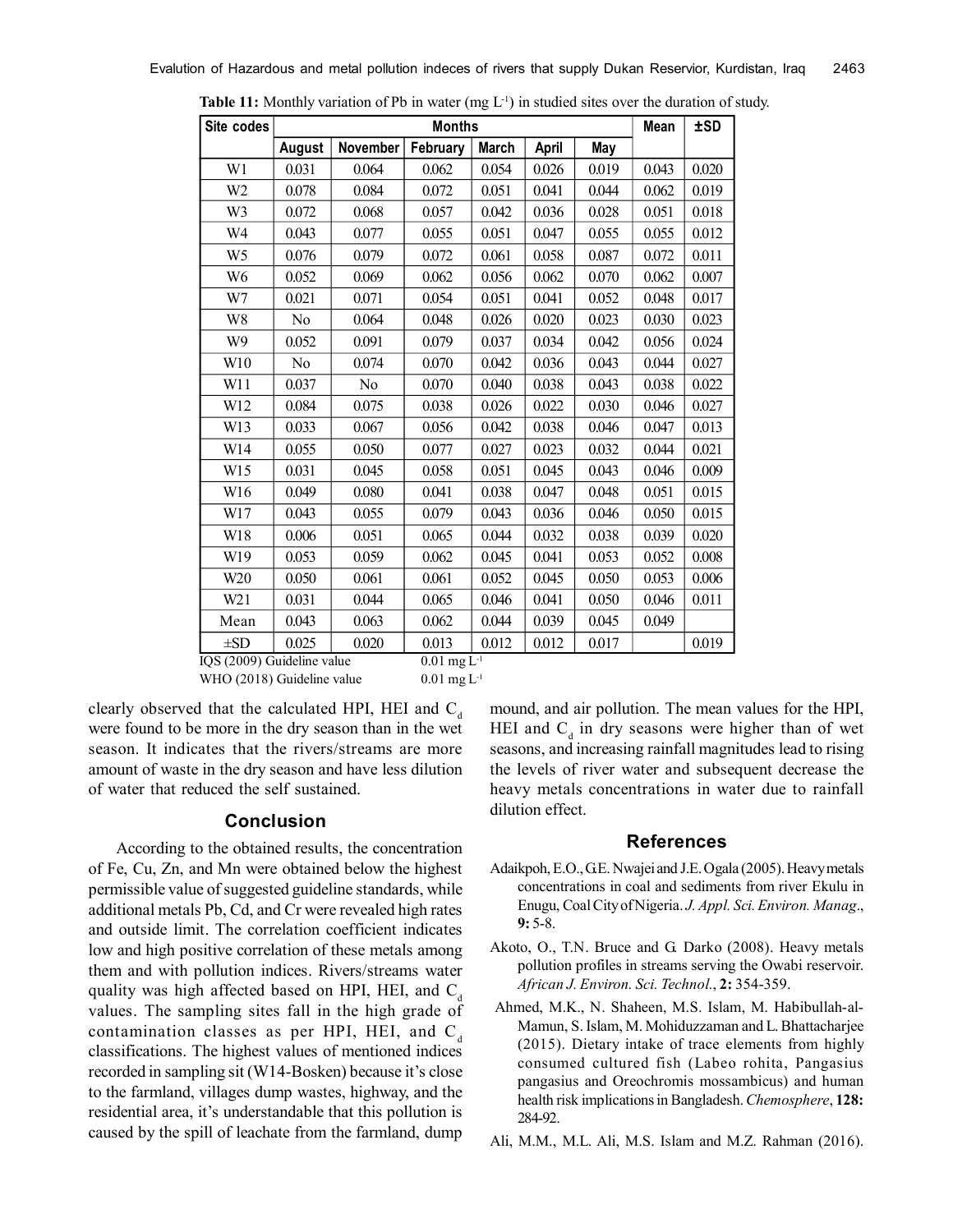| Site codes                   |               |                 | <b>Months</b> |                  |       |       | Mean  | <b>±SD</b> |
|------------------------------|---------------|-----------------|---------------|------------------|-------|-------|-------|------------|
|                              | <b>August</b> | <b>November</b> | February      | <b>March</b>     | April | May   |       |            |
| W1                           | 0.112         | 0.117           | 0.099         | 0.103            | 0.107 | 0.096 | 0.106 | 0.008      |
| W <sub>2</sub>               | 0.116         | 0.121           | 0.094         | 0.097            | 0.109 | 0.087 | 0.104 | 0.013      |
| W3                           | 0.110         | 0.117           | 0.091         | 0.095            | 0.103 | 0.085 | 0.100 | 0.012      |
| W4                           | 0.109         | 0.116           | 0.093         | 0.097            | 0.105 | 0.087 | 0.101 | 0.011      |
| W <sub>5</sub>               | 0.102         | 0.109           | 0.086         | 0.091            | 0.093 | 0.083 | 0.094 | 0.010      |
| W <sub>6</sub>               | 0.113         | 0.115           | 0.101         | 0.105            | 0.108 | 0.097 | 0.107 | 0.007      |
| W7                           | 0.114         | 0.119           | 0.101         | 0.107            | 0.109 | 0.094 | 0.107 | 0.009      |
| W8                           | No            | 0.109           | 0.095         | 0.098            | 0.103 | 0.091 | 0.083 | 0.041      |
| W9                           | 0.117         | 0.124           | 0.110         | 0.113            | 0.115 | 0.106 | 0.114 | 0.006      |
| W10                          | No            | 0.121           | 0.109         | 0.116            | 0.118 | 0.107 | 0.095 | 0.047      |
| W11                          | 0.091         | No              | 0.078         | 0.083            | 0.086 | 0.074 | 0.069 | 0.034      |
| W12                          | 0.131         | 0.137           | 0.121         | 0.124            | 0.127 | 0.118 | 0.126 | 0.007      |
| W13                          | 0.118         | 0.123           | 0.109         | 0.111            | 0.112 | 0.109 | 0.114 | 0.006      |
| W14                          | 0.148         | 0.153           | 0.142         | 0.144            | 0.146 | 0.138 | 0.145 | 0.005      |
| W15                          | 0.119         | 0.125           | 0.105         | 0.111            | 0.113 | 0.101 | 0.112 | 0.009      |
| W16                          | 0.126         | 0.132           | 0.113         | 0.116            | 0.119 | 0.111 | 0.120 | 0.008      |
| W17                          | 0.105         | 0.111           | 0.094         | 0.096            | 0.099 | 0.091 | 0.099 | 0.007      |
| W18                          | 0.103         | 0.108           | 0.082         | 0.087            | 0.094 | 0.079 | 0.092 | 0.012      |
| W19                          | 0.106         | 0.111           | 0.096         | 0.098            | 0.101 | 0.093 | 0.101 | 0.007      |
| W <sub>20</sub>              | 0.111         | 0.116           | 0.097         | 0.099            | 0.105 | 0.093 | 0.104 | 0.009      |
| W21                          | 0.126         | 0.129           | 0.115         | 0.119            | 0.121 | 0.112 | 0.120 | 0.006      |
| Mean                         | 0.104         | 0.115           | 0.101         | 0.105            | 0.109 | 0.098 | 0.105 |            |
| $\pm SD$<br>100 (2000000111) | 0.036         | 0.029           | 0.016         | 0.016<br>$T - 1$ | 0.014 | 0.016 |       | 0.023      |

**Table 12:** Monthly variation of Cd in water (mg L<sup>-1</sup>) in studied sites over the duration of study.

 $IQS (2009)$  Guideline value  $0.003$  mg L WHO (2018) Guideline value  $0.003 \text{ mg L}$ <sup>1</sup>

Preliminary assessment of heavy metals in water and sediment of Karnaphuli River, Bangladesh. *Environ. Nanotech. Monit. and Manage*., **5:** 27-35.

- Al-Ami, M.Y., S.M. Al-Nakib, N.M. Ritha, A.M. Nouri and A. Al-Assina (1987). Water quality index applied to the classification and zoning of Al-Jaysh canal, Bagdad, Iraq. *J. Environ. Sci. Health*, **A (22):** 305-319.
- Backman, B., D. Bodis, P. Lahermo, S. Rapant and T. Tarvainen (1997). Application of a groundwater contamination index in Finland and Slovakia. *Environ. Geol*., **36:** 55-64.
- Bhuiyan, M.A., M.A. Islam, S.B. Dampare, L. Parvez and S. Suzuki (2010). Evaluation of hazardous metal pollution in irrigation and drinking water systems in the vicinity of a coal mine area of northwestern Bangladesh. *J. of Hazardous Materials*, **179(1-3):** 1065-1077.
- Cidu, R. and R. Biddau (2007). Transport of trace elements under different seasonal conditions: effects on the quality of river water in a Mediterranean area. *Appl. Geochem*., **22:** 2777–2794.
- Dý´az, R.O., M.D. Fonticiella, L.J. Arado, M.J. Borrell, R.K. D'Alessandro and P.N. Lo´pez (2013). Spatial distribution and contamination assessment of heavy metals in urban

topsoils from Las Tunas City, Cuba. *Bull. Environ. Contam. Toxicol.*, **91(1):** 29-35.

- Edet, A.E. and O.E. Offiong (2002). Evaluation of water quality pollution indices for heavy metal contamination monitoring. A study case from Akpabuyo-Odukpani area, Lower Cross River Basin (southeastern Nigeria). *Geo. Journal*, **57(4):** 295-304.
- ECDG, (2002). Heavy metals in waste. European Commission DG ENV. E3 Project ENV. E.3/ETU/0058, final report, COWI A/S, Denmark.
- Giri, S., G. Singh, S.K. Gupta, V.N. Jha and R.M. Tripathi (2010). An evaluation of metal contamination in surface and groundwater around a proposed Uranium mining site, Jharkhand, India. *Mine Water and the Environment*, **29(3):** 225-234.
- Giri, S. and A.K. Singh (2014). Assessment of surface water quality using heavy metal pollution index in Subarnarekha River, India. *Water Quality Exposure and Health*, **5(4):**173- 182.
- Goher, M.E., A.M. Hassan, I.A. Abdel-Moniem, A.H. Fahmy and A.M. El-sayed (2014). Evaluation of surface water quality and heavy metal indices of Ismailia Canal, Nile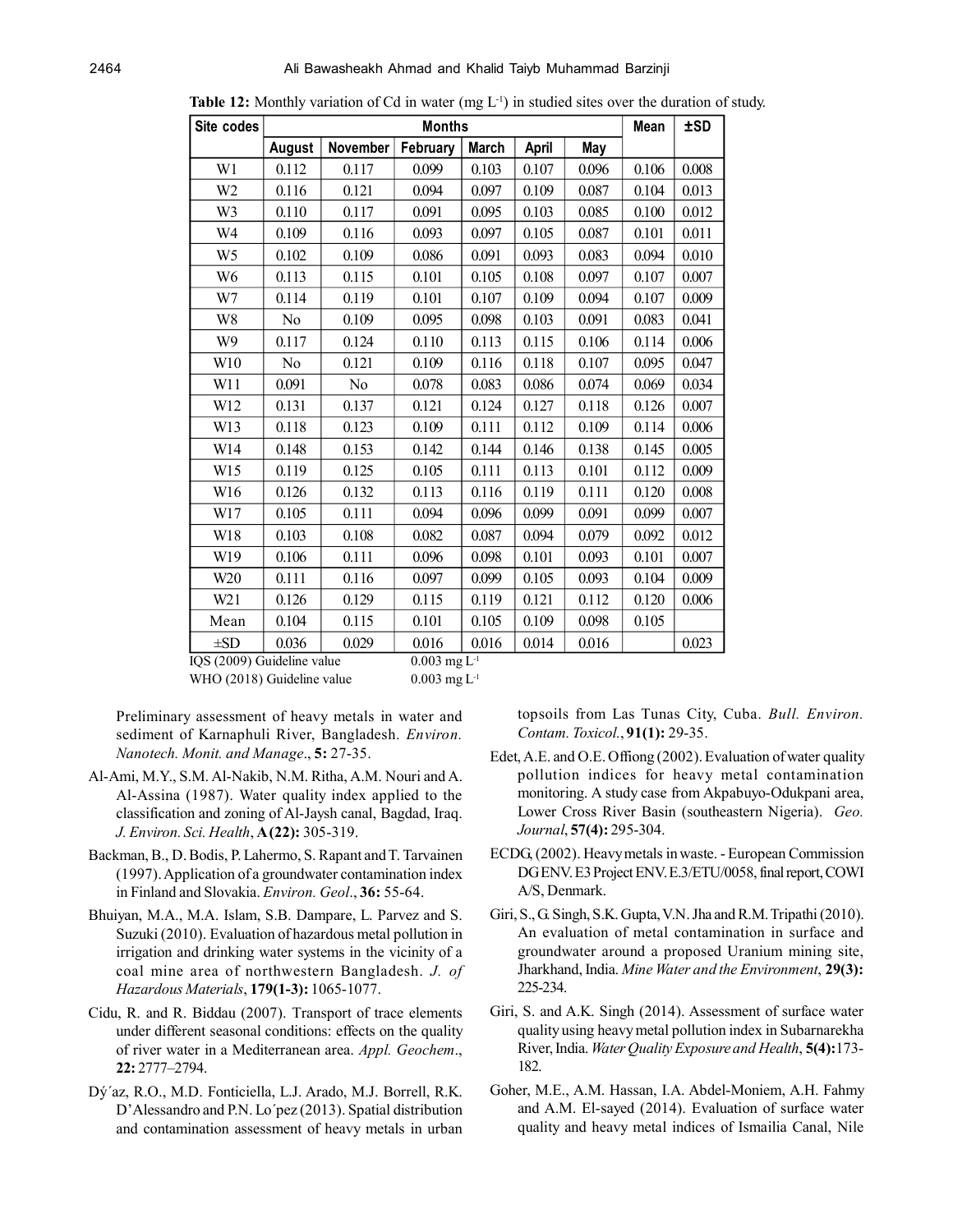| Site codes      | <b>Months</b>  |                |          |              |       |       | Mean  | <b>±SD</b> |
|-----------------|----------------|----------------|----------|--------------|-------|-------|-------|------------|
|                 | August         | November       | February | <b>March</b> | April | May   |       |            |
| W1              | 0.506          | 0.474          | 0.464    | 0.468        | 0.473 | 0.481 | 0.478 | 0.015      |
| W <sub>2</sub>  | 0.646          | 0.584          | 0.568    | 0.575        | 0.584 | 0.606 | 0.594 | 0.029      |
| W3              | 0.618          | 0.521          | 0.508    | 0.518        | 0.535 | 0.577 | 0.546 | 0.043      |
| W4              | 0.598          | 0.461          | 0.436    | 0.452        | 0.464 | 0.486 | 0.483 | 0.059      |
| W <sub>5</sub>  | 0.574          | 0.397          | 0.358    | 0.373        | 0.398 | 0.448 | 0.425 | 0.079      |
| W <sub>6</sub>  | 0.523          | 0.406          | 0.397    | 0.407        | 0.413 | 0.427 | 0.429 | 0.047      |
| W7              | 0.639          | 0.685          | 0.498    | 0.503        | 0.516 | 0.523 | 0.561 | 0.080      |
| W8              | N <sub>0</sub> | 0.498          | 0.487    | 0.496        | 0.501 | 0.511 | 0.416 | 0.204      |
| W <sub>9</sub>  | 0.483          | 0.444          | 0.432    | 0.446        | 0.451 | 0.458 | 0.452 | 0.017      |
| W10             | No             | 0.421          | 0.414    | 0.419        | 0.423 | 0.437 | 0.352 | 0.173      |
| W11             | 0.478          | N <sub>0</sub> | 0.432    | 0.437        | 0.446 | 0.454 | 0.375 | 0.184      |
| W12             | 0.606          | 0.553          | 0.534    | 0.542        | 0.557 | 0.573 | 0.561 | 0.026      |
| W13             | 0.728          | 0.653          | 0.632    | 0.622        | 0.611 | 0.634 | 0.647 | 0.042      |
| W14             | 0.790          | 0.693          | 0.688    | 0.683        | 0.692 | 0.704 | 0.708 | 0.041      |
| W15             | 0.655          | 0.211          | 0.489    | 0.511        | 0.525 | 0.589 | 0.497 | 0.152      |
| W16             | 0.600          | 0.687          | 0.367    | 0.404        | 0.442 | 0.518 | 0.503 | 0.123      |
| W17             | 0.587          | 0.509          | 0.493    | 0.502        | 0.511 | 0.531 | 0.522 | 0.034      |
| W18             | 0.595          | 0.477          | 0.441    | 0.466        | 0.487 | 0.515 | 0.497 | 0.054      |
| W19             | 0.602          | 0.493          | 0.476    | 0.484        | 0.503 | 0.522 | 0.513 | 0.046      |
| W <sub>20</sub> | 0.614          | 0.685          | 0.484    | 0.488        | 0.492 | 0.544 | 0.551 | 0.082      |
| W21             | 0.636          | 0.683          | 0.545    | 0.551        | 0.559 | 0.614 | 0.598 | 0.056      |
| Mean            | 0.547          | 0.502          | 0.483    | 0.493        | 0.504 | 0.531 | 0.510 |            |
| $\pm SD$        | 0.193          | 0.167          | 0.080    | 0.073        | 0.070 | 0.071 |       | 0.121      |

**Table 13:** Monthly variation of Cr in water (mg  $L^{-1}$ ) in studied sites over the duration of study.

IQS (2009) Guideline value  $0.05 \text{ mg L}^{-1}$ WHO (2018) Guideline value  $0.05 \text{ mg L}^{-1}$ 

River, Egypt. *Egyptian J. of Aquatic Research*, **40(2):** 225- 233.

- Iraqi Quality Standards. Ministry of Planning IQS (2009). Central Agency for Standardization and Quality Control, Standard No,  $(417)$   $2<sup>nd</sup>$  modification, drinking water, p 9.
- Islam, M.S., M.K. Ahmed, M. Raknuzzaman, M. Habibullah-Al-Mamun and M.K. Islam (2015). Heavy metal pollution in surface water and sediment: A preliminary assessment of an urban river in a developing country. *Ecological Indicators*, **45:** 282-291.
- Jaishankar, M., T. Tseten, N. Anbalagan, B.B. Mathew and K.N. Beeregowda (2014). Toxicity, mechanism and health effects of some heavy metals. *Interdiscip. Toxicol*., **7(2):** 60-72.
- Karouna-Renier, N.K. and D.W. Sparling (2001). Relationships between ambient geo- chemistry, watershed land-use and trace metal concentrations in aquatic invertebrates living in storm water treatment ponds. *Environ. Pollut*., **112(2):** 183-192.
- Kar, D., P. Sur, S.K. Mandal, T. Saha and R.K. Kole (2008). Assessment of heavy metal pollution in surface water.

*Int. J. Environ. Sci. Technol.*, **5:** 119-124.

- Kumar, P.S., P.D. Delson and P.T. Babu (2012). Appraisal of heavy metals in groundwater in Chennai city using a HPI model. *Bulletin of Environ. Contamination and Toxicology*, **89(4):** 793-8.
- Maulood, B.K. and G.C.F. Hinton (1978a). An ecological study on Serchinar water-chemical and physical aspects. *Zanco J*. , **4(3):** 93-117.
- Mohammad, S.M., H.A. Ali, F.H. Wesal, A.M. Enas and H.Kh. Hussein (2015). Application and evaluation of water quality pollution indices for heavy metal contamination as a monitoring tool in Shatt Al Arab River. *J. of International Academic Researcher for Multidisciplinary*, **4(3):** 2320- 5083.
- Mohan, S.V., P. Nithila and S.J. Reddy (1996). Estimation of heavy metal in drinking water and development of heavy metal pollution index. *J. of Environ. Sci. and Health*, **A31 (2):** 283-289.
- [24] Nair, I.V., K. Singh, M. Arumugam, K. Gangadhar and D. Clarson (2010). Trace metal quality of Meenachil River at Kottayam, Kerala (India) by principal component analysis. *World Appl. Sci. J*., **9:** 1100-1107.